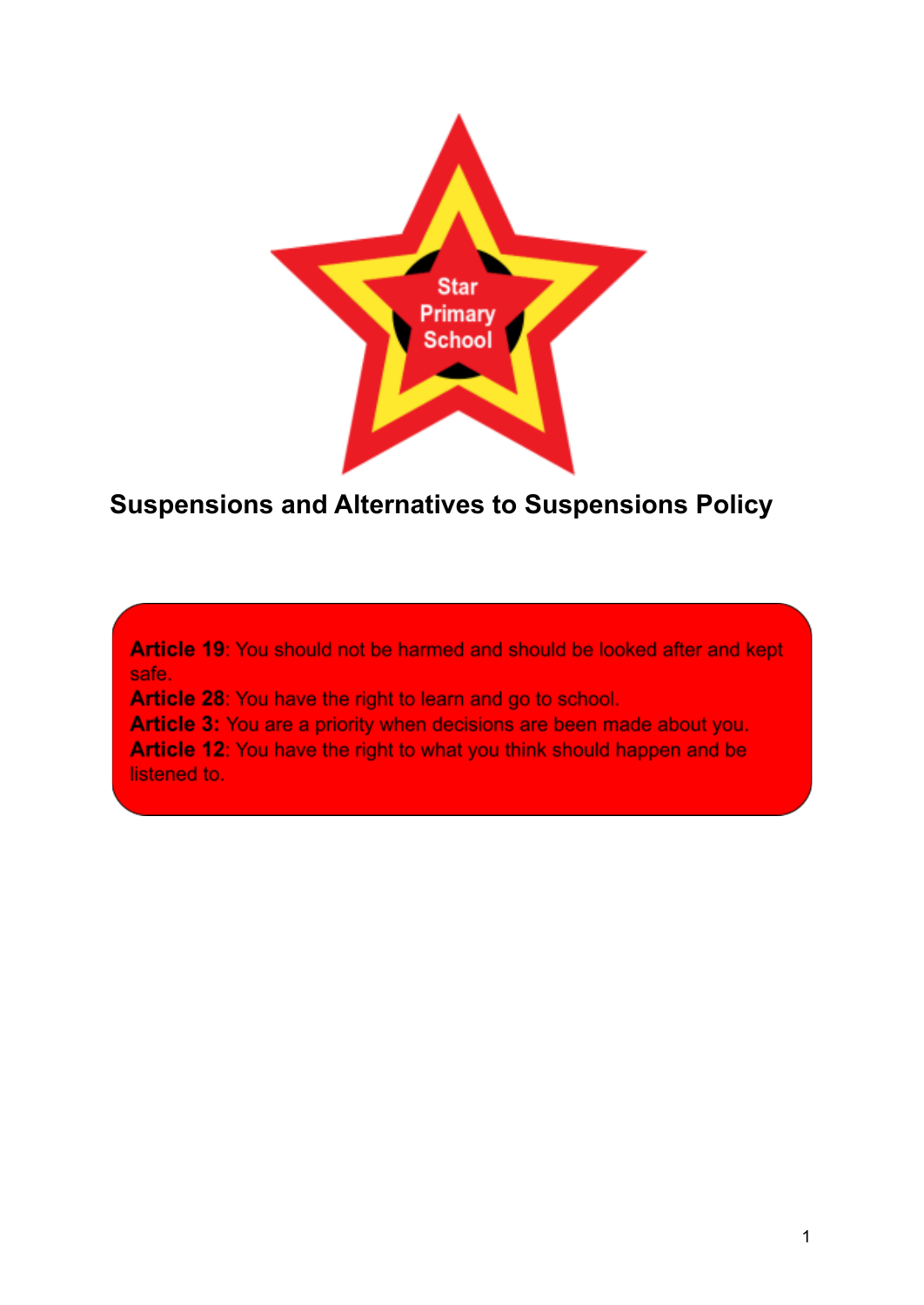Star Primary school follows the Newham Borough Policy regarding Exclusion and Alternatives to exclusion policy.

Star Primary School is a **rights respecting** school and children's rights underpin all we do and the dignity of our children must be respected in regards to suspensions.

Introduction:

**This policy must be read in conjunction with the Behaviour and Safeguarding Policies**.

At Star Primary we believe a suspension is a last resort and must only be used in

- Cases of extreme Behaviour
- Where the child is no longer safe or is a danger to other children.

We have a number of strategies that need to be followed before a child is suspended.



- We ensure that the behaviour in the school is managed in such a way that there are very few incidents of extreme behaviour, we use Zones of Regulation regularly throughout the day to ensure pupils behaviour is both self managed and an adult is aware of a child's emotional state.
- Good discipline in schools is essential to ensure that all pupils can benefit from the opportunities provided by education. The Government supports head teachers in using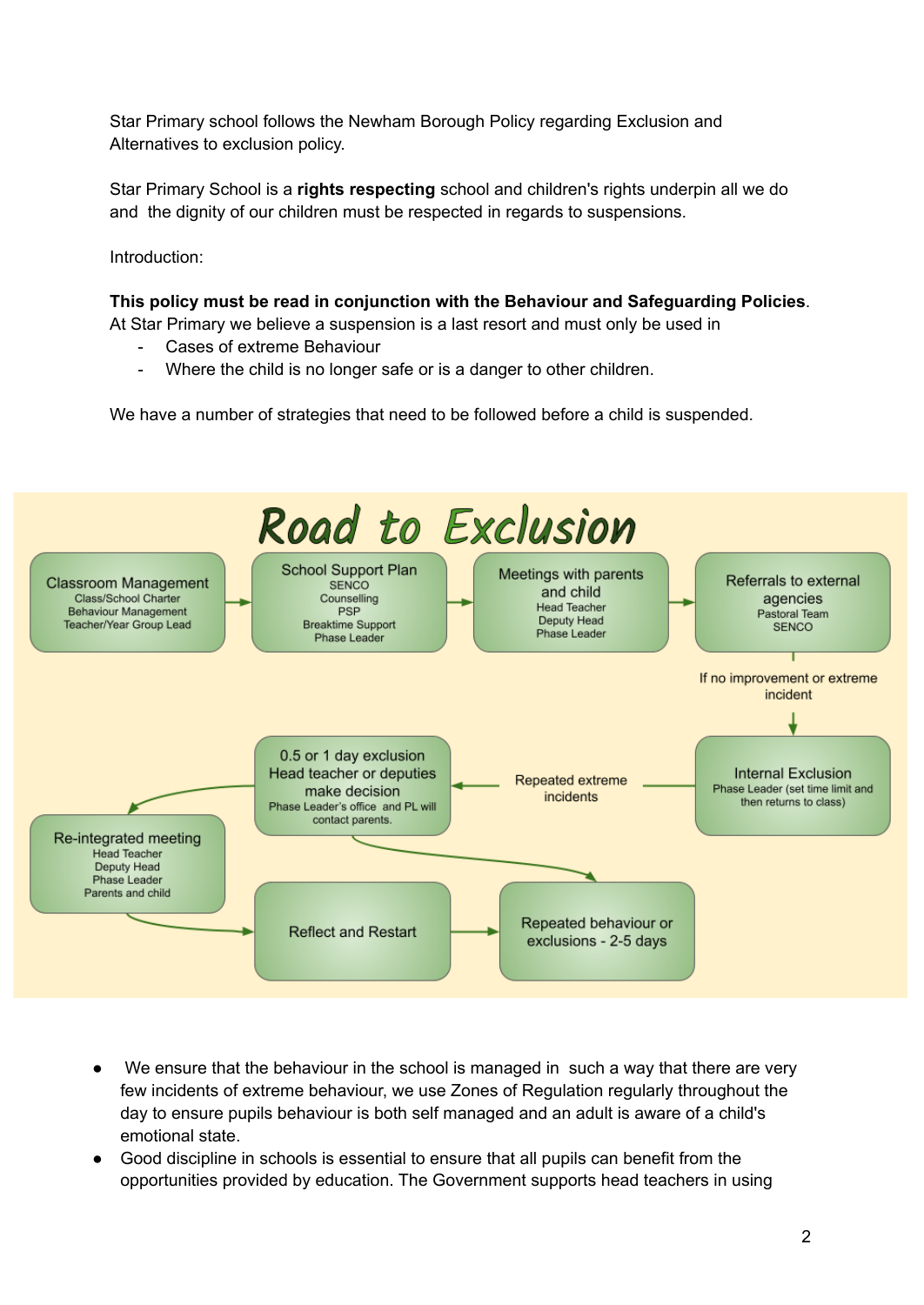suspension as a sanction where it is warranted. However, permanent suspension should only be used as a last resort, in response to a serious breach, or persistent breaches, of the school's behaviour policy; and where allowing the pupil to remain in school would seriously harm the education or welfare of the pupil or others in the school.

- The decision to suspend a pupil must be lawful, reasonable and fair.
- Whilst an suspension may still be an appropriate sanction, the head teacher should take account of any contributing factors that are identified after an incident of poor behaviour has occurred. For example, where it comes to light that the pupil has suffered bereavement, has mental health issues or has been subject to bullying .

### **The Process for suspension:**

- Only the head teacher can make the decision to exclude a pupil on disciplinary grounds (Appendix 1).
- When establishing the facts in relation to a suspension the head teacher must apply the civil standard of proof; i.e. 'on the balance of probabilities' rather than the criminal standard of 'beyond reasonable doubt' .
- Under the Equality Act 2010, schools must not discriminate against, harass or victimise pupils because of: sex, race, disability, religion or belief, sexual orientation, pregnancy/maternity or gender reassignment.
- For disabled children, this includes a duty to make reasonable adjustments to policies and practices and the provision of auxiliary aids.
- The head teacher and governing board must comply with their statutory duties in relation to SEN when administering the exclusion process. This includes having regard to the SEND Code of Practice .
- If a pupil is Looked After or has additional needs is under threat of exclusion, it is highly recommended that an emergency interim review is held. All relevant professionals (including a representative of the Newham Virtual School for Looked After Children) need to attend this review and consideration should be made for additional support or for an alternative placement.
- 'Informal' or 'unofficial' suspensions, such as sending a pupil home 'to cool off', are unlawful, regardless of whether they occur with the agreement of parents or carers. Any suspension of a pupil, even for short periods of time, must be formally recorded.
- When the head teacher suspends a pupil, they must without delay let parents know the type of suspension and the reason(s) for it. They must also, without delay, provide parents with the following information in writing: The reason(s) for the exclusion; The length of the exclusion; The parents' right to make representations, how they should go about doing this and how the pupil can be involved; When relevant, what alternative provision will be provided from the sixth day of a fixed period suspension.

#### **Permanent Suspensions**

● For permanent exclusions, the head teacher must notify the Local Authority without delay using the Permanent Exclusion Reporting Form (Appendix 1). The Permanent Exclusion Reporting Form is available on Newham Connect or by contacting the Exclusions and Reintegration Officer.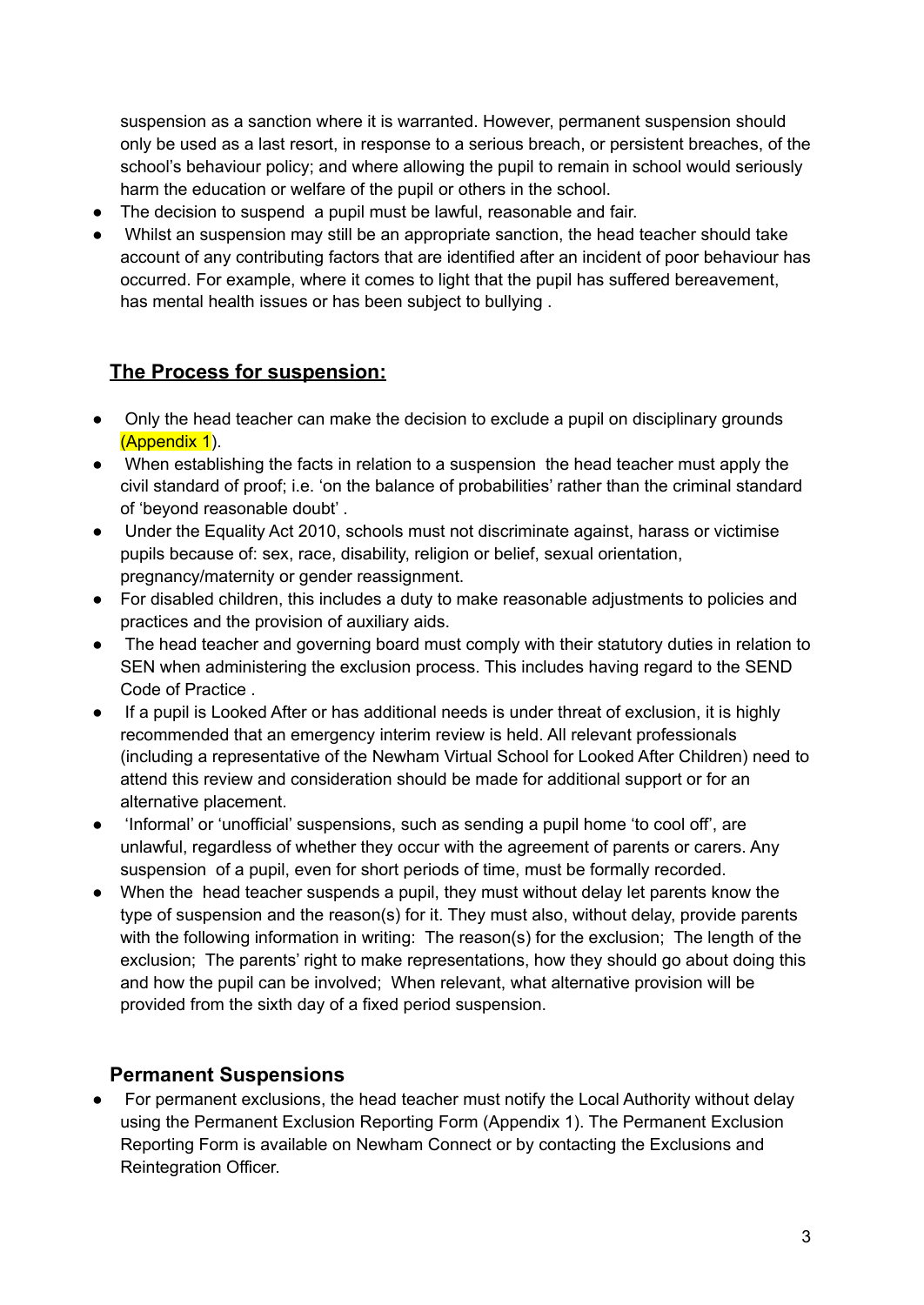- When recording an exclusion, three reasons may be given. If more than one reason is given, the reasons are not ordered in priority or by severity and they are not weighted.
- The Permanent suspension Reporting Form includes a current risk assessment for the pupil and their behaviour. If the suspension involves sexualised behaviour, an AIM Assessment (assessment, Intervention and moving on) must be completed prior to placement at alternative provision.
- The Local Authority has the statutory duty to arrange suitable full-time education for the pupil to begin no later than the sixth school day of the permanent suspension.
- If the permanently suspended pupil lives in another borough, the pupil's 'home' authority takes the responsibility of providing full-time education. The Exclusions and Reintegration Officer should be included in any correspondence with the pupil's 'home' authority concerning the exclusion and alternative provision.
- If the permanently excluded pupil is a Looked After Child, the Virtual School and the Local Authority should work together to arrange alternative provision from the first day of an exclusion.
- Where it is not possible, or not appropriate, to arrange alternative provision during the first five school days of an exclusion, the school should set and mark work for the pupil. Work that is provided should be accessible and achievable by the pupil outside school using the google drive where possible.
- Within fifteen school days of a permanent exclusion, the school's governing board must hold a meeting to review the decision to exclude. The parent/carer must be invited to this meeting. For maintained schools, a Local Authority Representative will be present at this meeting.
- In most cases, the primary task of the governing board is to consider whether to reinstate the pupil.
- If the governing board declines to reinstate the pupil, the parent/carer has the right to ask for the decision to be reviewed by an Independent Review Panel (IRP).
- If no review request is made by the parent/carer, the pupil is removed from the school roll after the final date a request could be made. This date is fifteen school days after the governors' decision was made. The Exclusions and Reintegration Officer will notify the school as to whether a review has been requested or not.
- If a review request is made, the pupil must stay on the school roll until the process is complete.
- Once per term, the school should update the Local Authority on any exclusions that the Local Authority has not already been made aware of. For fixed-term exclusions, this can be done through Newham Pupil Service's Data Sharing Agreement (DSA). Information provided must include the reason for the exclusion (refer to Department for Education's School Census Guide) and the length of time.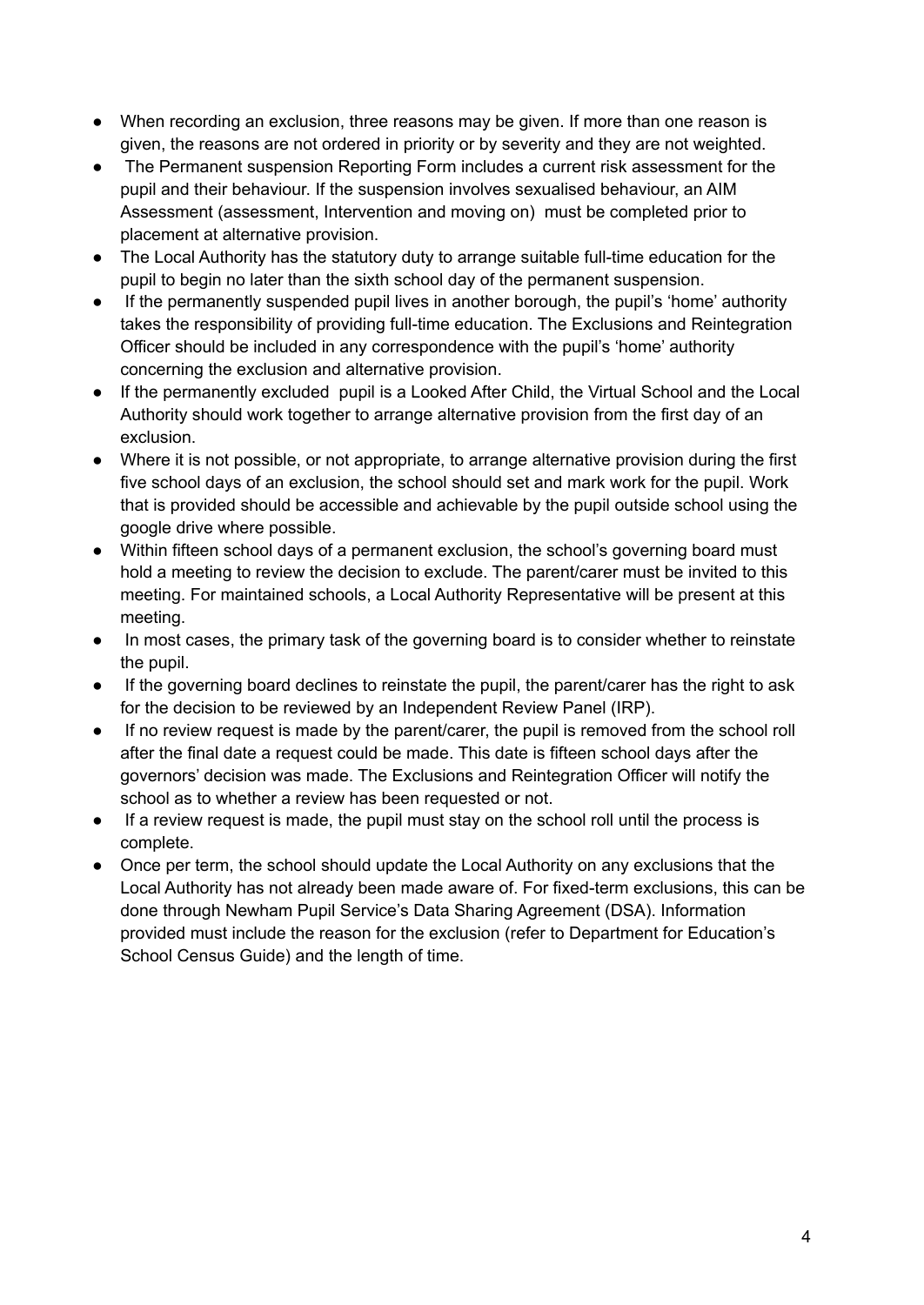### **Alternatives to permanent suspensions**

#### Managed Moves

- Managed moves are to be considered as a viable alternative to permanent exclusion for pupils who would benefit from a 'fresh start'. This will maximise their chances of educational engagement and achievement
- Every pupil deserves another chance. Any pupil at risk of permanent exclusion should be considered for a managed move.
- Managed moves should only take place where it is in the best interests of the pupil concerned.
- Managed moves between schools can be arranged by the Local Authority. The school presentation is made at the Pupil Placement Panel.
- Managed moves should only take place with the full knowledge and co-operation of all parties, including parents, schools and the Local Authority.
- A managed move could be for a range of reasons, for example, a one off serious incident, a breakdown of relationship with peers or a breakdown between school and family. It can be used for persistent disruptive behaviour if the school can prove that they have exhausted all strategies and addressed any underlying causes. A managed move should only be considered if the head teacher believes that the pupil is most likely to be able to reintegrate successfully to a new school
- A managed move should not be seen as a punishment but an opportunity for a fresh start in a new environment.
- The following pupils will not normally be considered for a managed move between mainstream schools:
	- Pupils in year 6
	- Pupils who have already had a managed move
	- Pupils undergoing statutory assessment, Pupils with High Needs Funding (HNF) , An EHCP or where placement in a specialist school is being considered.

#### **The Process for a managed Move**

- The head teacher should review the pupil's school record and decide from the evidence available whether the pupil would be successful in a new school and leave any 'issues' behind them.
- If support is needed in making the decision, the Local Authority is available to discuss the case.
- At this stage, a professionals' meeting could be held to fully share background information with all services involved with the pupil and/or their family and to agree if a managed move is the most appropriate way forward.
- The school should make the process of a managed move clear to parents/carers so that they can make an informed decision. An information leaflet for parents is available on Newham Connect or from the Exclusions and Reintegration Officer.
- The school should make parents/carers aware that they will be responsible for any new travel arrangements, uniform requirements and any associated costs.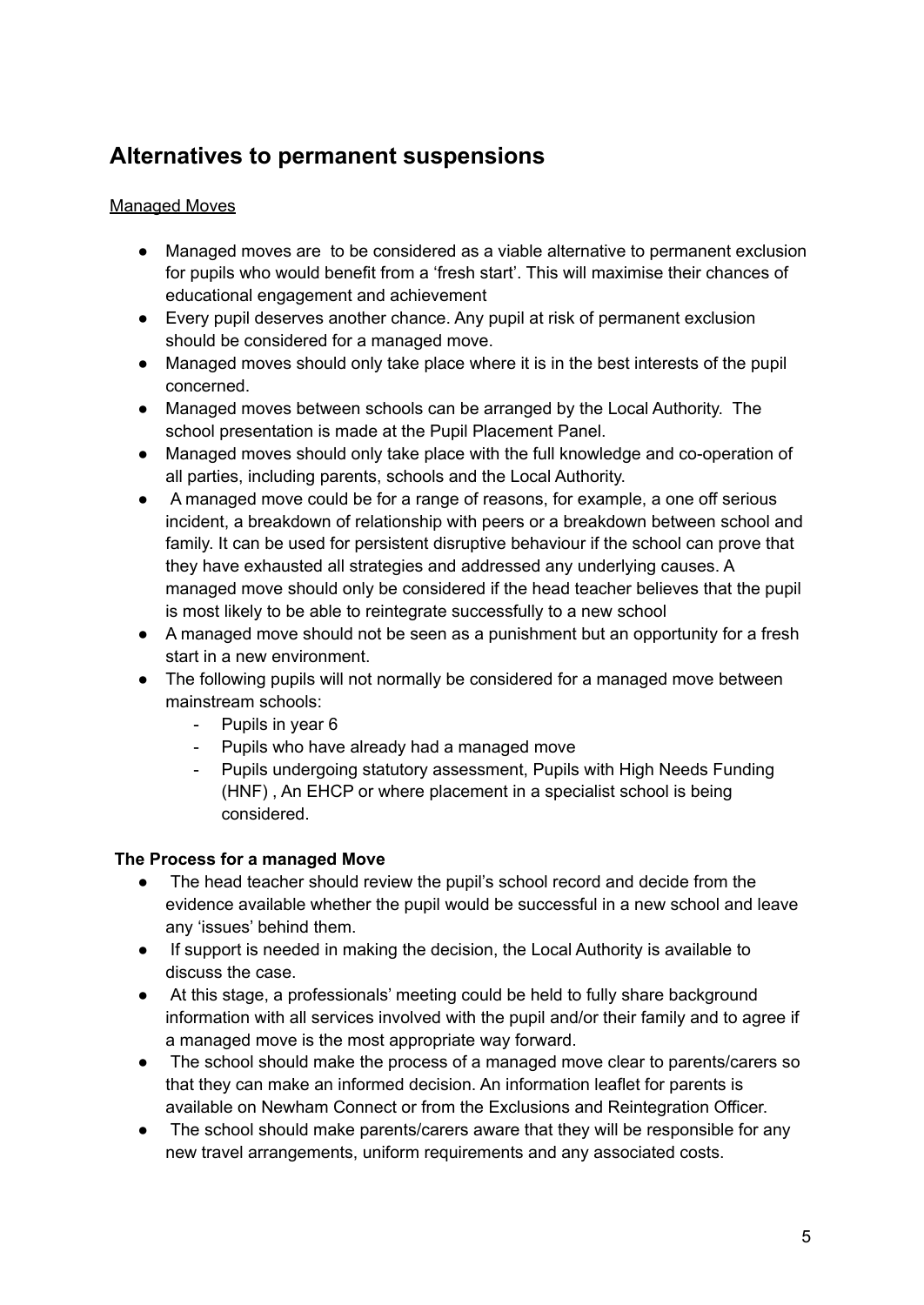- The head teacher should complete all sections of the Managed Move Referral Form (Appendix 2) including the parental preferences. The form must be signed by the parent/carer and the head teacher.
- The complete Managed Move Referral Form must be sent to the Local Authority when parental agreement has been received.
- Using the Managed Move Referral Form, the Local Authority and/or school will approach a potential new school. Consideration should be made for: parental preference; proximity to home; the pupil's needs; other recent manage moves between schools.
- A pupil who is a resident of Newham but being educated at a school out of borough, could be considered for a managed move to a Newham school. It is the decision of the Newham school's head teacher whether they accept the managed move. A managed move to a Newham school from out of borough must follow the Newham protocol.
- .During the time of deliberation, the home school must continue to provide suitable education for the pupil.
- Any mainstream school can be approached to consider a managed move. With all the information available, the potential new school should decide whether that pupil will have a successful fresh start at their school.
- Potential new schools that are approached should be told which other schools have been asked to consider the allocation. Responses will be recorded and monitored by the Local Authority.
- It is best practice for a school to respond to the initial approach within three school days. From this response, any further information can be shared for a final decision to be made or another school can be approached.
- The agreed new school must arrange an admissions meeting with the pupil, their parents/carers and a member of staff from the home school. In best practice, this admissions meeting should be held within five days of the date the move was agreed by the chosen school.
- A managed move will not be successful if any of the parties disagree to the proposed school. Therefore, the parent/carer's preferences should be considered as a priority. If these are not viable, the parents/carers should be spoken to about the options available. The case can be referred to the Local Authority for support in contacting the parents/carers.
- There is a six week trial period. In exceptional circumstances, this can be extended with agreement from all parties. This may be, for example, when schools have been closed due to Covid-19 regulations. It is recommended that a trial placement should not exceed twelve weeks.
- During the trial period, fortnightly reviews should be held by the new school with the parent/carer.
- During the trial period, the pupil remains on the home school's roll and is marked in the register as a Code D (dual rolled)
- The new school will code the pupil's attendance in accordance with the national codes in the Department for Education guidance.
- When it has been agreed by all parties that the move has been a success, the pupil can be removed from the roll of the home school and be single registered on the new school's roll.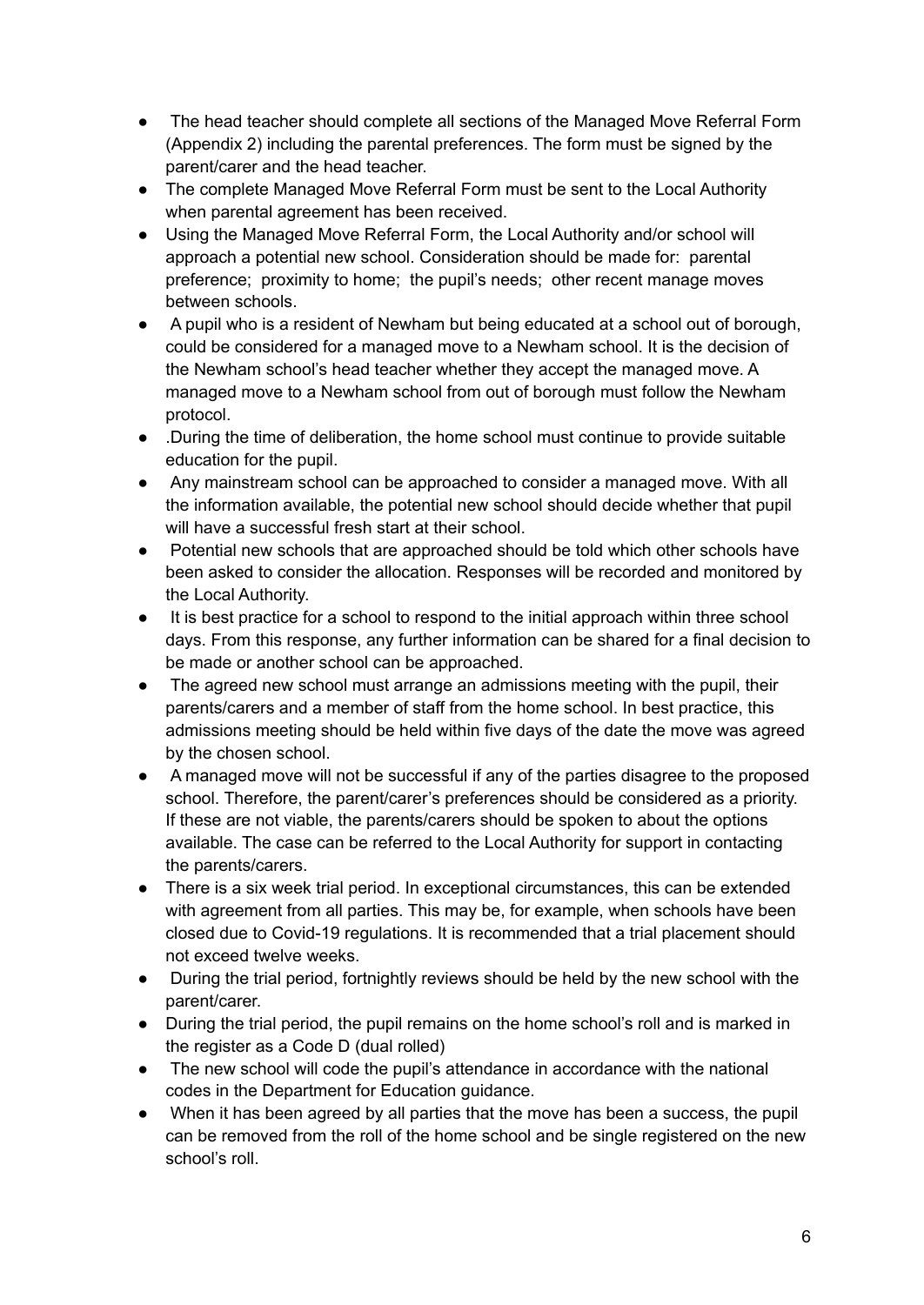- If at any point during the trial period an issue arises that could cause the placement to breakdown, an urgent meeting needs to be held with all relevant professionals. A school does not need to wait for the next review meeting to express concern.
- The trial can be terminated by agreement at any of the reviews. If the managed move trial is unsuccessful, this needs to be acknowledged in a 'no-blame' culture.
- If the managed move is deemed unsuccessful, the pupil's home school must either take the pupil back or consider other alternatives.
- Where new information becomes available which would render a decision inappropriate, for example a risk is identified, the case will be referred to the Local Authority and/or PPP for discussion.

#### **Monitoring and Reviewing of a managed move**

- **●** The Local Authority must be made aware of all managed moves between schools.
- **●** A 'Starters and Leavers' database will record the total number of managed moves between schools. The database will include the number of managed moves for the current and previous academic year. This database will be circulated to all schools prior to PPP.
- **●** All managed moves will be reported at PPP and will be reviewed at each monthly PPP meeting. The Local Authority will monitor and record the success of each Managed Move.
- **●** Schools are accountable to each other and to their relevant constituent groups e.g. NASH and NAPH.

#### **Direction Off Site**

The headteacher has the right to direct a pupil Off-site to improve their behaviour.

**Process**:

- It is the schools responsibility to contact the alternative provision directly to make arrangements for the pupil to be directed off site.
- The school will be financially responsible for the directed placement.
- Where possible, parents/carers should be engaged in the decision taken by the school to direct a pupil off-site
- . The parent/carer should be given clear information about the placement: why, when, where and how it will be reviewed.
- The school and the alternative provision must meet at the start of the placement to agree objectives, timeframes and arrangements for reviews.
- Reviews should be frequent enough to provide assurance that the off-site education is achieving its objectives and that the pupil is benefitting from it
- If a child at the alternative provision suffers from poor attendance, the school and the alternative provision will agree on who takes responsibility for the day-to-day monitoring of absence, and then who is responsible for interventions should the child's attendance continue to be unsatisfactory.
- The focus should remain on ensuring that a child continues to receive a good education on par with their mainstream peers whilst the needs which require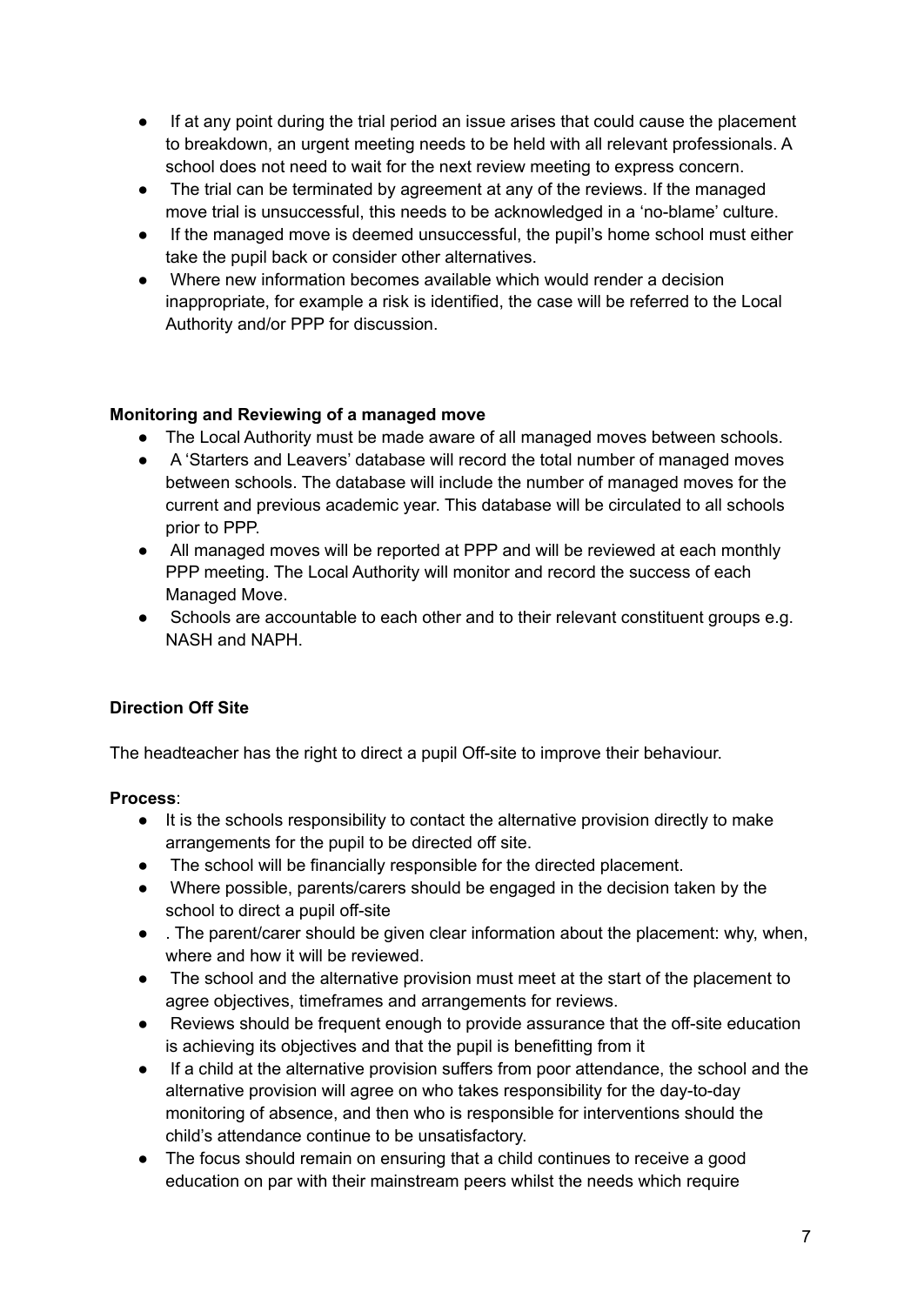intervention are being addressed. Therefore, the length of time a pupil spends in alternative provision will depend on what best supports the pupil's needs and potential educational attainment

- Pupil's should be dual registered from the beginning of the first day at the commissioned alternative provision. For the purpose of the school census, a pupil 23 Department for Education Alternative Provision: Statutory guidance for local authorities January 2013
- Pupils should be dual main registered at their school and dual subsidiary registered at the alternative provision.
- The placement can be terminated at anytime by the school, Local Authority and alternative provision. However, as far as possible, the pupil's education should not be disrupted.
- It is expected that pupils will normally return to their school.
- Throughout the placement, pupils should be encouraged to continue to feel part of the school.
- Schools should have processes in place to support and successfully reintegrate the pupil at the end of the placement.
- This reintegration plan could include other services (e.g. Social Care, Families First, Headstart).
- The school should obtain from the alternative provision a final report on the pupil's achievements during the placement including academic attainment and progress, attendance records and evidence of change in behaviour. The pupil's views on the success of the placement should also be sought
- Advice and guidance to support an effective reintegration into the named school will be provided by staff from the alternative provision the pupil attended.
- A staff member from the pupil's alternative provision should be invited to the admissions meeting and any relevant professionals meetings.
- Once the necessary reviews have taken place, in some circumstances, the pupil may be placed on a six week trial placement at their named school. During this trial, the pupil will remain dual registered at the alternative provision. If during this trial placement issues of negative behaviour arise, the school should contact the alternative provision immediately to provide advice and support. If the trial period is a success, the pupil will become single registered at the school.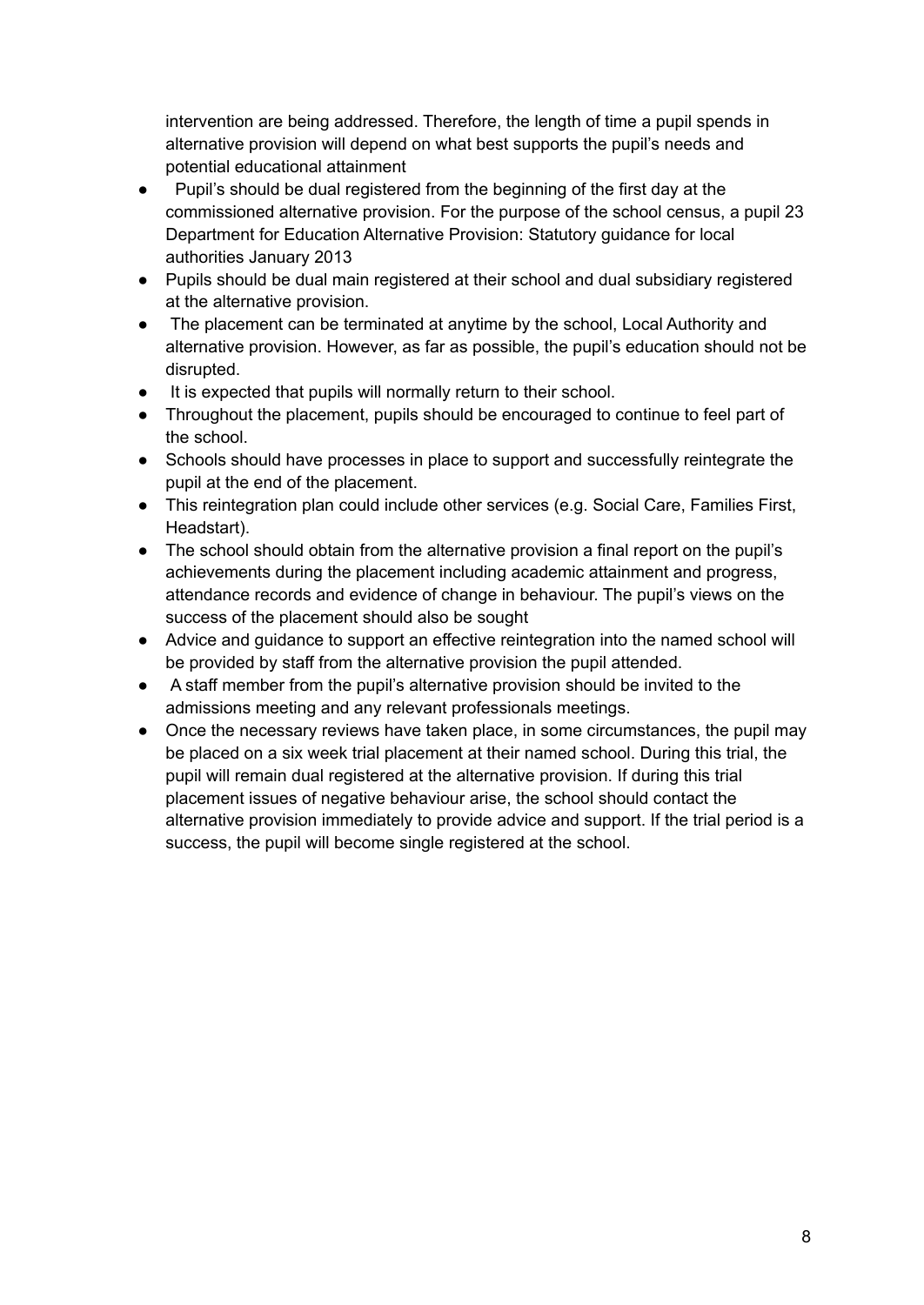#### **Appendix 1**



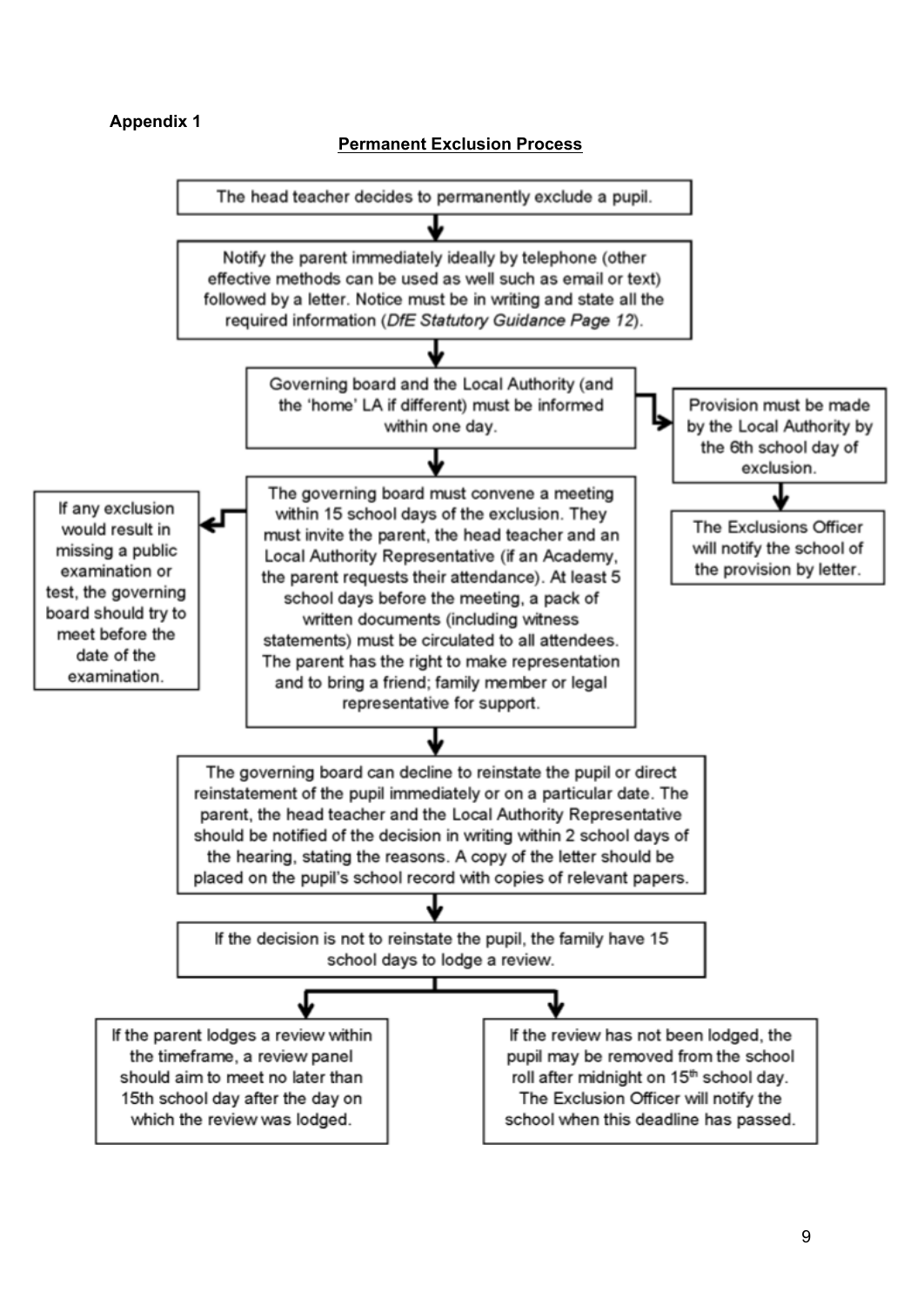# **Managed Move Referral Form 2021/2022**

# **Instructions**

- · Please ensure you have read the Newham's *Exclusions and Alternatives to Exclusion: Information for Schools* (November 2021).
- · This form **must** be fully completed and signed by the head teacher or acting head teacher.
- · The form **must** be signed by the parent/carer. If the form is not signed, it will not be considered.
- · Additional paperwork can also be provided with the form in relation to the managed move.
- · Please provide every detail as requested on this form. If a request has no relation to the managed move, please state *'non-applicable'* or *'no'*.
- · Once the form is fully completed, please send via USO to *sbugeya2.316* or send via secure email to exclusions@newham.gov.uk
- · If the Local Authority is not arranging the managed move, please use this form to share information with the potential school so they are able to make an informed decision about the allocation of this pupil.
- · The Local Authority **must** be made aware of **all** managed moves.

# **Initial Criteria for a Managed Move**

| Is the pupil ready for a fresh start in a new school?            | YES.             | $NO \Box$       |
|------------------------------------------------------------------|------------------|-----------------|
| Do the parents/carers agree to a fresh start in a new<br>school? | YES <sub>L</sub> | NO <sub>1</sub> |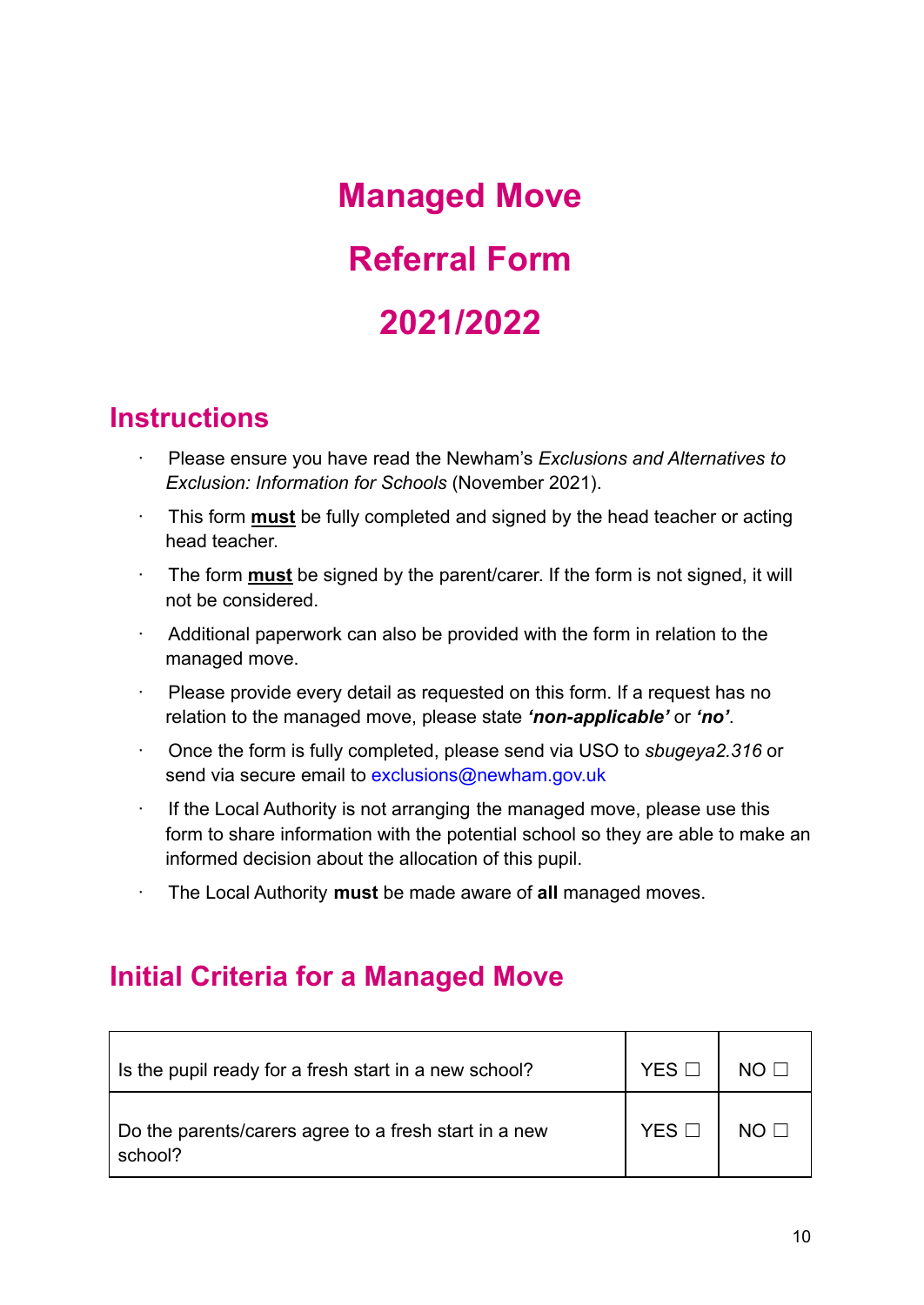| Has the pupil already had a managed move? | $YES$ $\square$ |  |
|-------------------------------------------|-----------------|--|
| If yes, please provide details:           |                 |  |
|                                           |                 |  |

# **Section 1 - Pupil Details**

| <b>First Name</b> |  |
|-------------------|--|
| Last Name         |  |
| Date of Birth     |  |
| Year Group        |  |
| Gender            |  |

| Address  |  |
|----------|--|
| Postcode |  |

| Current School   |  |
|------------------|--|
| Previous Schools |  |

| Name of Parents/Carers                       |  |
|----------------------------------------------|--|
| Relationship to Pupil e.g. mother,<br>father |  |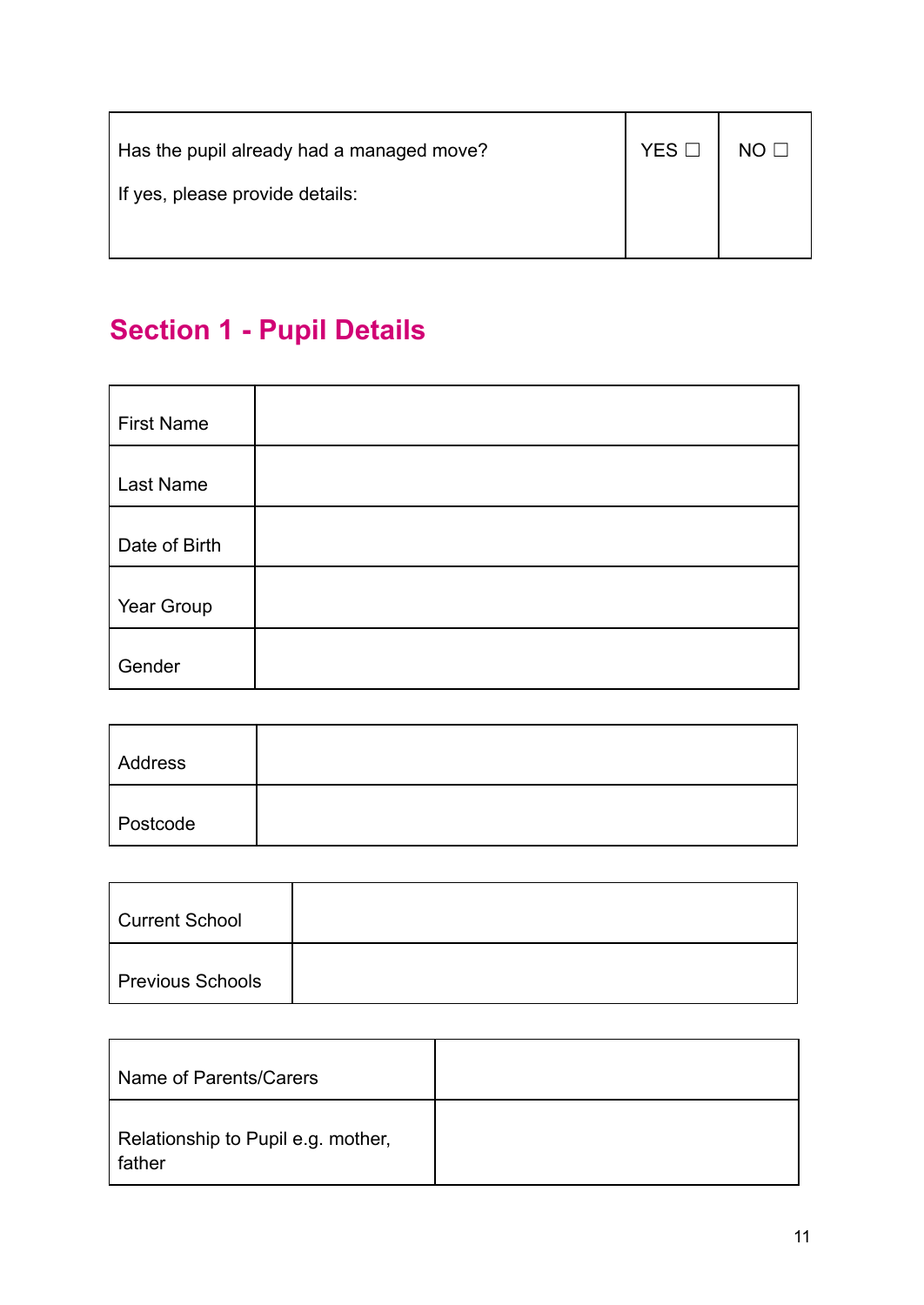| Home Telephone Number   |  |
|-------------------------|--|
| Mobile Telephone Number |  |

| <b>Ethnic Background</b>    |  |
|-----------------------------|--|
| Home Religion               |  |
| <b>Family Home Language</b> |  |

| Date on Roll       |  |
|--------------------|--|
| <b>UPN or ULN</b>  |  |
| Attendance Up Date |  |

| Has the pupil been referred to<br>Children's Triage?                                                                                           | $YES$ $\square$                      | NO <sub>2</sub> |
|------------------------------------------------------------------------------------------------------------------------------------------------|--------------------------------------|-----------------|
|                                                                                                                                                | Date:                                |                 |
|                                                                                                                                                | Outcome:                             |                 |
| Has the pupil been referred to<br>Multi-agency Child Exploitation<br>(MACE) or Prevention of Child<br><b>Exploitation Harm Hub</b><br>(PCEHH)? | $YES$ $\square$<br>Date:<br>Outcome: | NO <sub>2</sub> |
| Has the school received a Police<br>Merlin about the pupil and/or<br>their family?                                                             | $YES$ $\square$<br>Date:<br>Theme:   | NO <sub>2</sub> |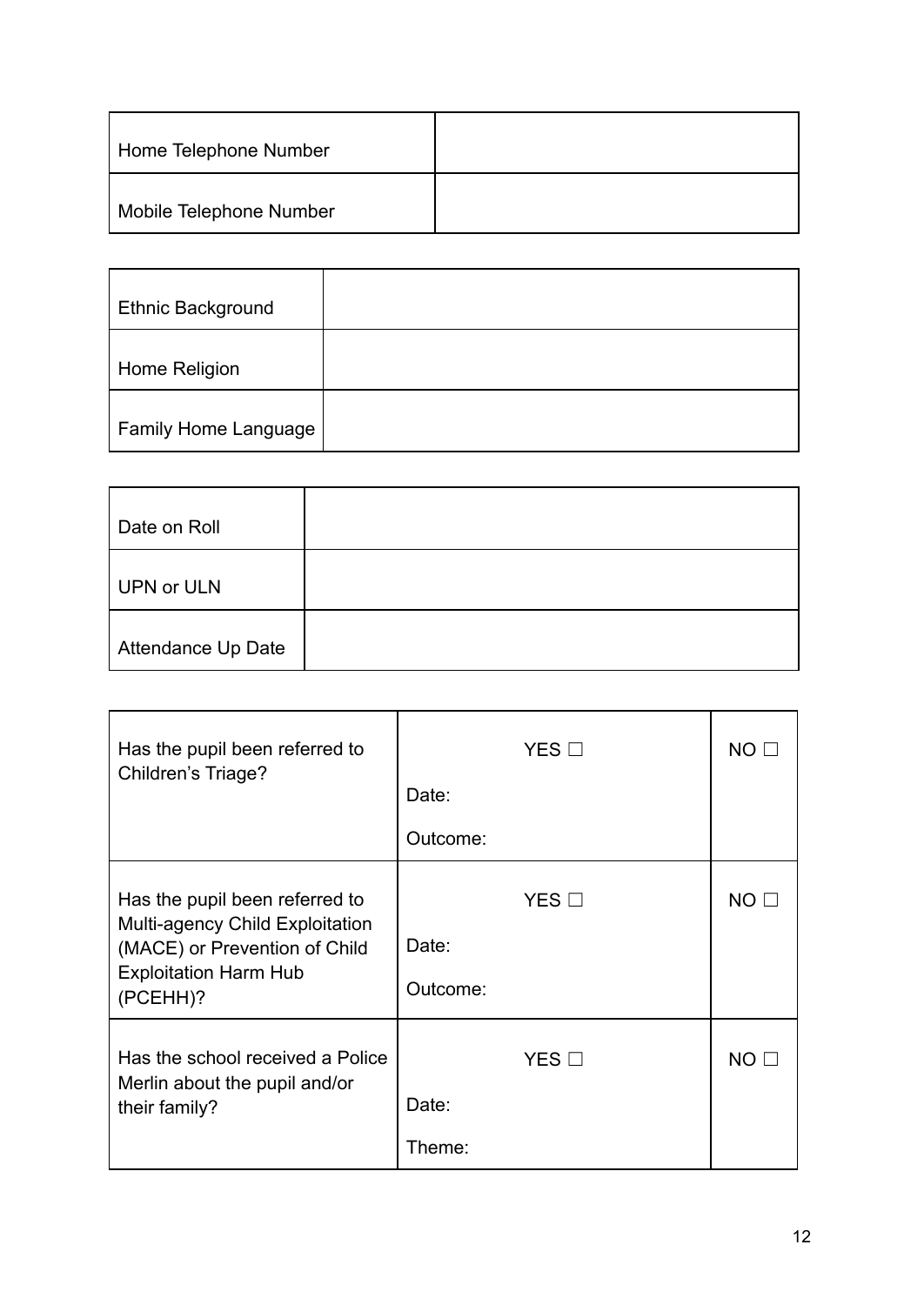| Is the pupil on a Child Protection<br>or Child in Need Plan?                       | $YES$ $\square$                    | $NO$ $\square$  |
|------------------------------------------------------------------------------------|------------------------------------|-----------------|
|                                                                                    | Social Worker:                     |                 |
| Does your school receive pupil<br>premium for the pupil?                           | <b>YES</b> □                       | $NO \Box$       |
| Is the pupil currently eligible for<br><b>Free School Meals?</b>                   | $YES$ $\square$                    | $NO$ $\square$  |
| Is the pupil from a Gypsy, Roma,<br>Traveller, Refugee or Asylum<br>Seeker Family? | $YES$ $\square$                    | $NO$ $\square$  |
| Is the pupil in the care of the<br>Local Authority (pupil in public<br>care)?      | YES $\square$<br>LA Responsible:   | NO <sub>1</sub> |
|                                                                                    | Social Worker:                     |                 |
|                                                                                    |                                    |                 |
| Is the pupil on a Pastoral<br>Support Plan (PSP)?                                  | $YES$ $\square$<br>Date:           | $NO$ $\square$  |
| Does the pupil have an EHCP?                                                       | $YES$ $\square$                    | NO.             |
|                                                                                    | Date of Emergency Review:          |                 |
|                                                                                    | Outcome:                           |                 |
| Is the pupil under assessment<br>for an EHCP?                                      | YES                                | $NO$ $\square$  |
|                                                                                    | Date submitted to the SEN Service: |                 |
| Is the pupil on the SEN Code of<br>Practice?                                       | $YES$ $\square$                    | $NO$ $\square$  |
|                                                                                    | Stage:                             |                 |
|                                                                                    | Reason:                            |                 |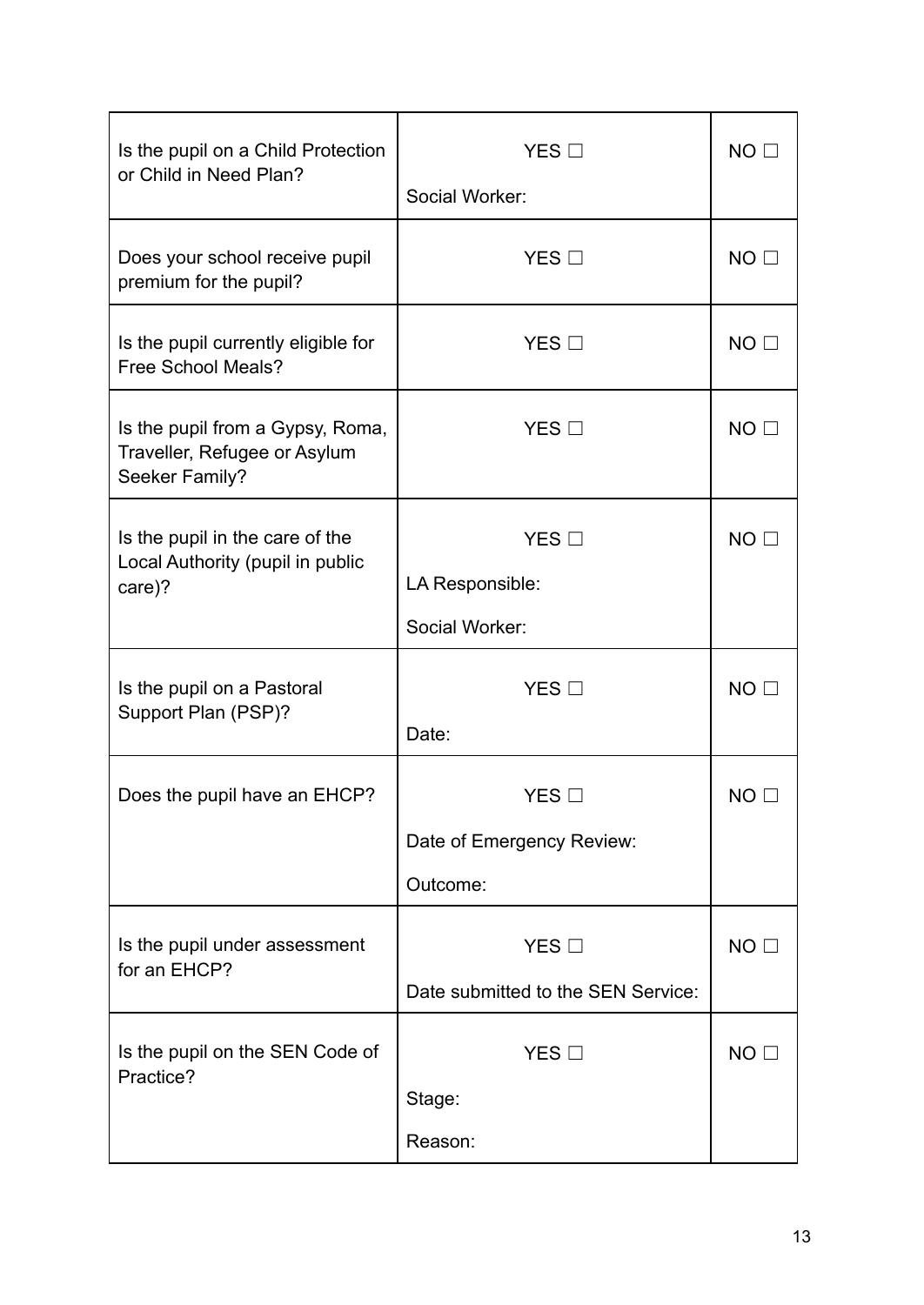| Does the pupil have a long term<br>medical condition? | Yes $\square$<br>Condition: | NO.         |
|-------------------------------------------------------|-----------------------------|-------------|
| Does the pupil have a physical<br>disability?         | $YES$ $\square$<br>Details: | $NO \sqcup$ |

# **Education Attainment**

| <b>Assessments</b>                                | <b>English</b> | <b>Maths</b> | <b>Science</b> |
|---------------------------------------------------|----------------|--------------|----------------|
| <b>KS1 Test Results</b>                           |                |              |                |
| <b>KS2 Test Results</b>                           |                |              |                |
| <b>KS3 Test Results</b>                           |                |              |                |
| <b>Current Levels/</b><br><b>Predicted Grades</b> |                |              |                |

# **Teacher Assessments**

| <b>Strengths Core and</b> | <b>Weaknesses Core and</b> |
|---------------------------|----------------------------|
| <b>Non Core Subjects</b>  | <b>Non Core Subjects</b>   |
|                           |                            |
|                           |                            |

**Pupil Information Key Stage 4**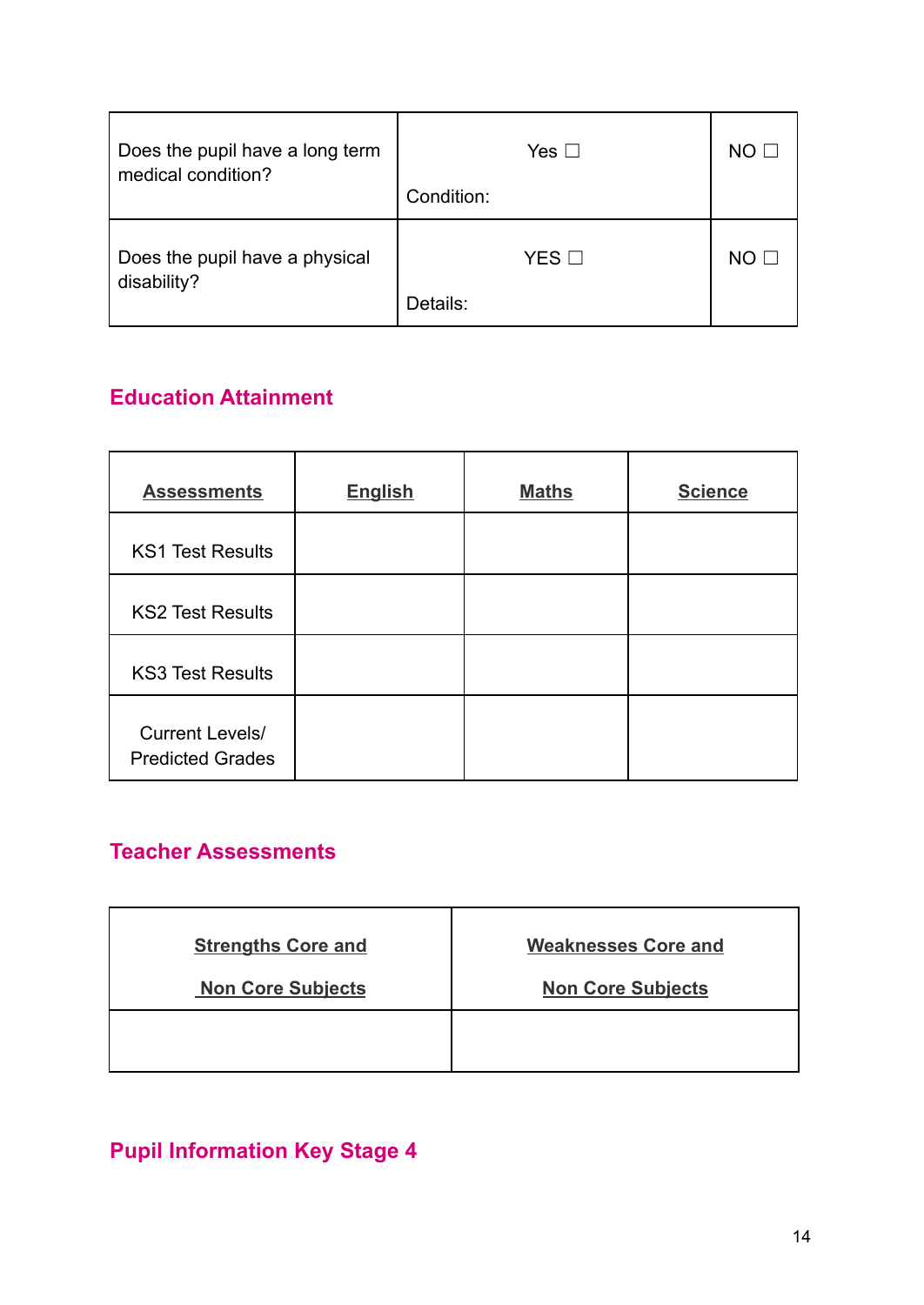|                                  | <b>Key Stage 4 Programme</b>                       |                   |                                       |                         |                                               |
|----------------------------------|----------------------------------------------------|-------------------|---------------------------------------|-------------------------|-----------------------------------------------|
| Subjects                         | <b>Examination Boards</b><br>Specifications/Levels | Current<br>Levels | Predicted<br>Grade                    | Coursework<br>Completed | Coursework<br>Outstanding                     |
|                                  |                                                    |                   |                                       |                         |                                               |
|                                  |                                                    |                   |                                       |                         |                                               |
|                                  |                                                    |                   |                                       |                         |                                               |
|                                  |                                                    |                   |                                       |                         |                                               |
|                                  |                                                    |                   |                                       |                         |                                               |
|                                  |                                                    |                   |                                       |                         |                                               |
|                                  |                                                    |                   |                                       |                         |                                               |
| <b>Name of Diploma Course:</b>   |                                                    | details:          | <b>Centres attended &amp; contact</b> |                         | Can pupil<br>continue<br>on course?<br>Yes/No |
| <b>Other Vocational Courses:</b> |                                                    | details:          | <b>Centres attended &amp; contact</b> |                         | Can pupil<br>continue<br>on course?<br>Yes/No |
|                                  | <b>Post 16 Progression Route:</b>                  |                   |                                       |                         |                                               |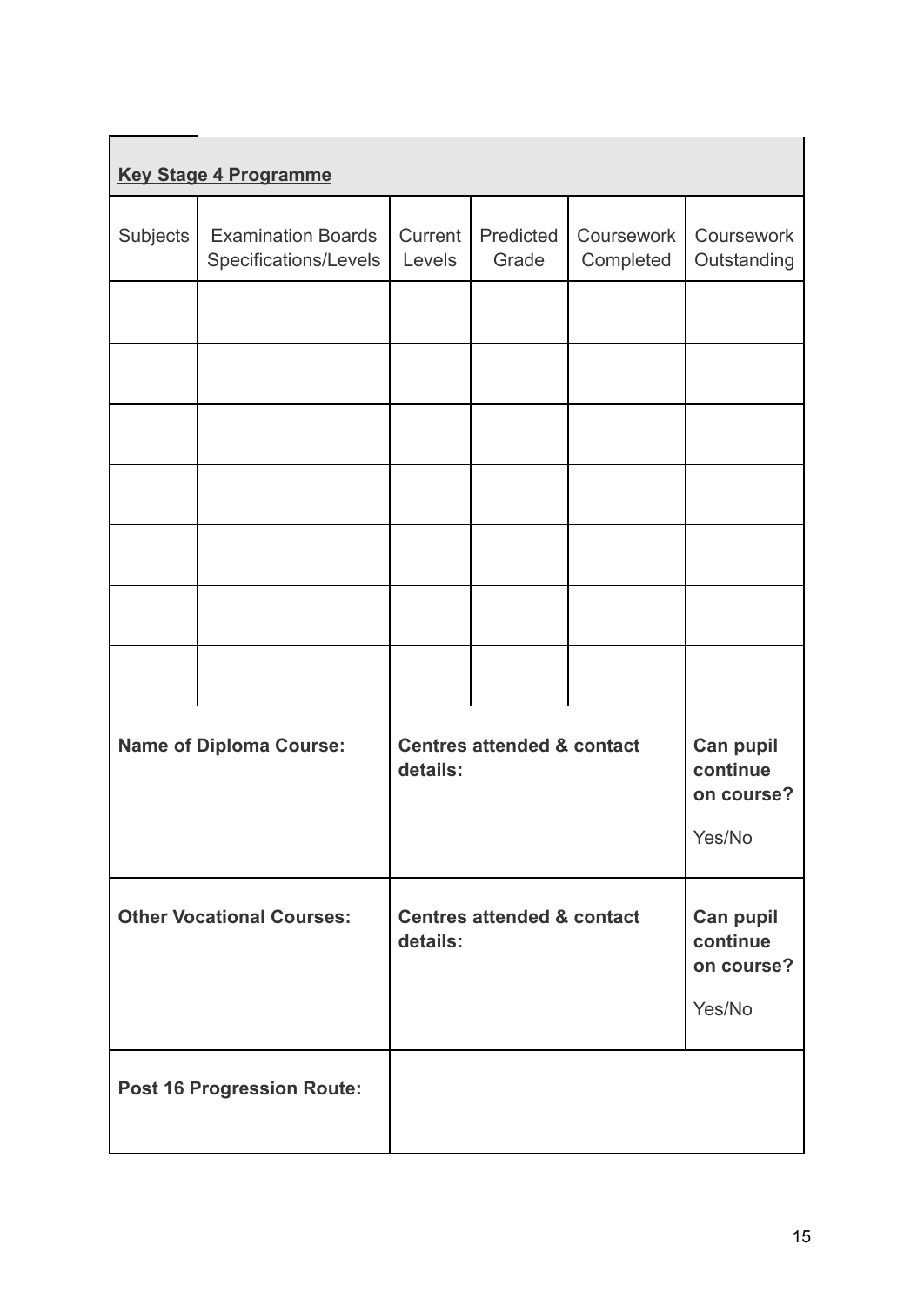### **In School Additional Support**

*e.g. Learning Support, Behaviour Support, Mentoring, Social Skills Group, Anger Management, Circle of Friends*

| Support | Date | Reason for<br>Support | Outcome | Report<br>Attached |
|---------|------|-----------------------|---------|--------------------|
|         |      |                       |         |                    |
|         |      |                       |         | $\mathbf{L}$       |
|         |      |                       |         | $\mathbf{L}$       |
|         |      |                       |         |                    |

### **External Additional Support**

*e.g. Social Services, Youth Offending Team, Behaviour Support, Police, Families First, Educational Psychologist, CAHMS etc:*

| Agency | Date | Reason for<br>Referral | Outcome | Report<br>Attached |
|--------|------|------------------------|---------|--------------------|
|        |      |                        |         |                    |
|        |      |                        |         |                    |
|        |      |                        |         |                    |
|        |      |                        |         |                    |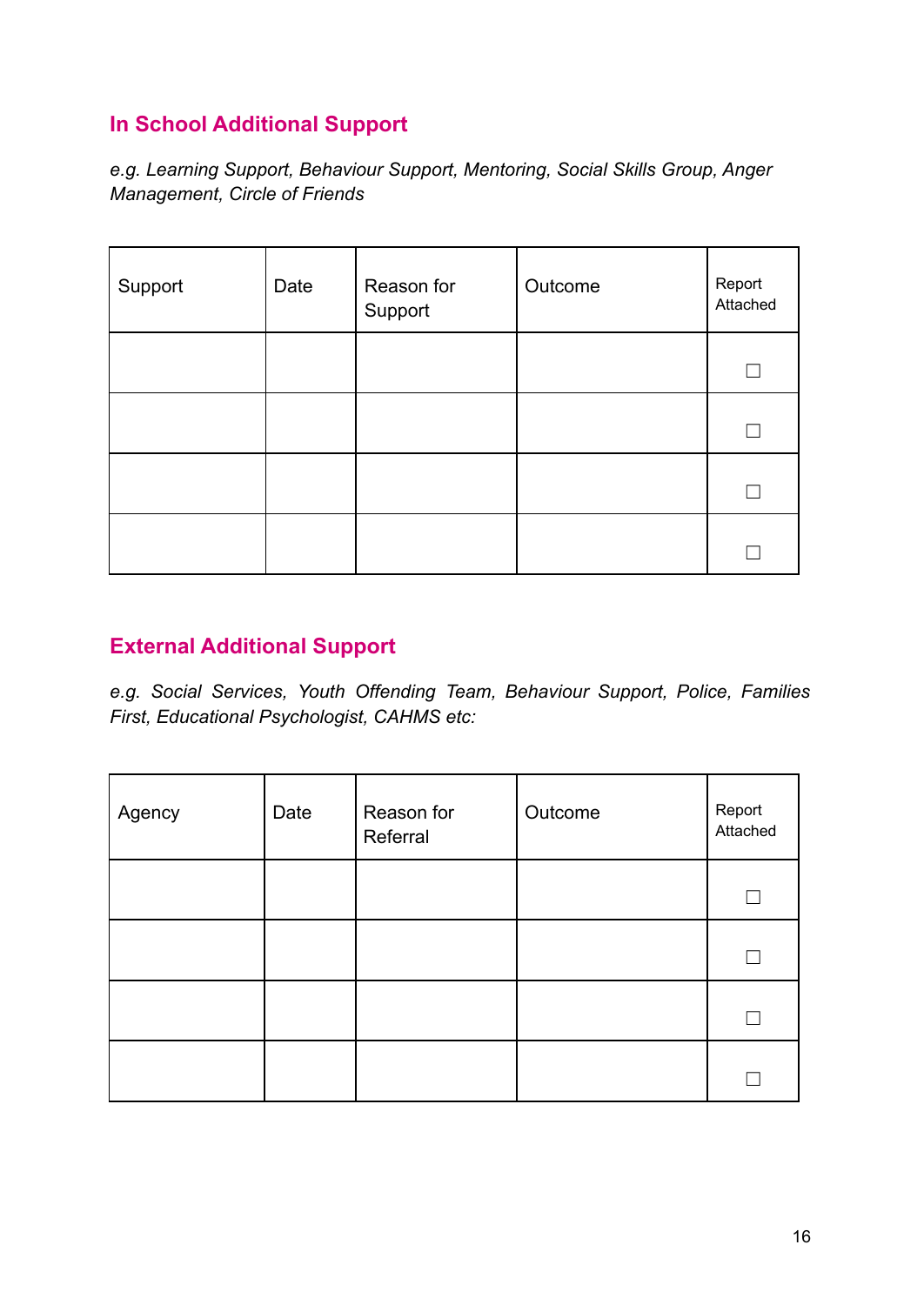# **Section 2 – Reasons for Managed Move**

Please explain the reason(s) for the managed move.

*Please be a detailed as possible*. *For example: If the reason includes an illegal drug, please specify the drug. If the reason includes a weapon, please specify the weapon and how it was used*.

### **Key issues**

| Is this a one off incident?                                                                                        | YES / NO |  |
|--------------------------------------------------------------------------------------------------------------------|----------|--|
| If no, please provide the dates and main reasons of previous incidents to be<br>considered:                        |          |  |
| Does the pupil already have a permanent exclusion record?                                                          | YES / NO |  |
| If yes, please provide the date, name of excluding school and main reason for the<br>permanent exclusion:          |          |  |
| Has the pupil previously been managed moved?                                                                       | YES / NO |  |
| If yes, please provide the date, name of the previous school, the reason for the<br>move and the reason it failed: |          |  |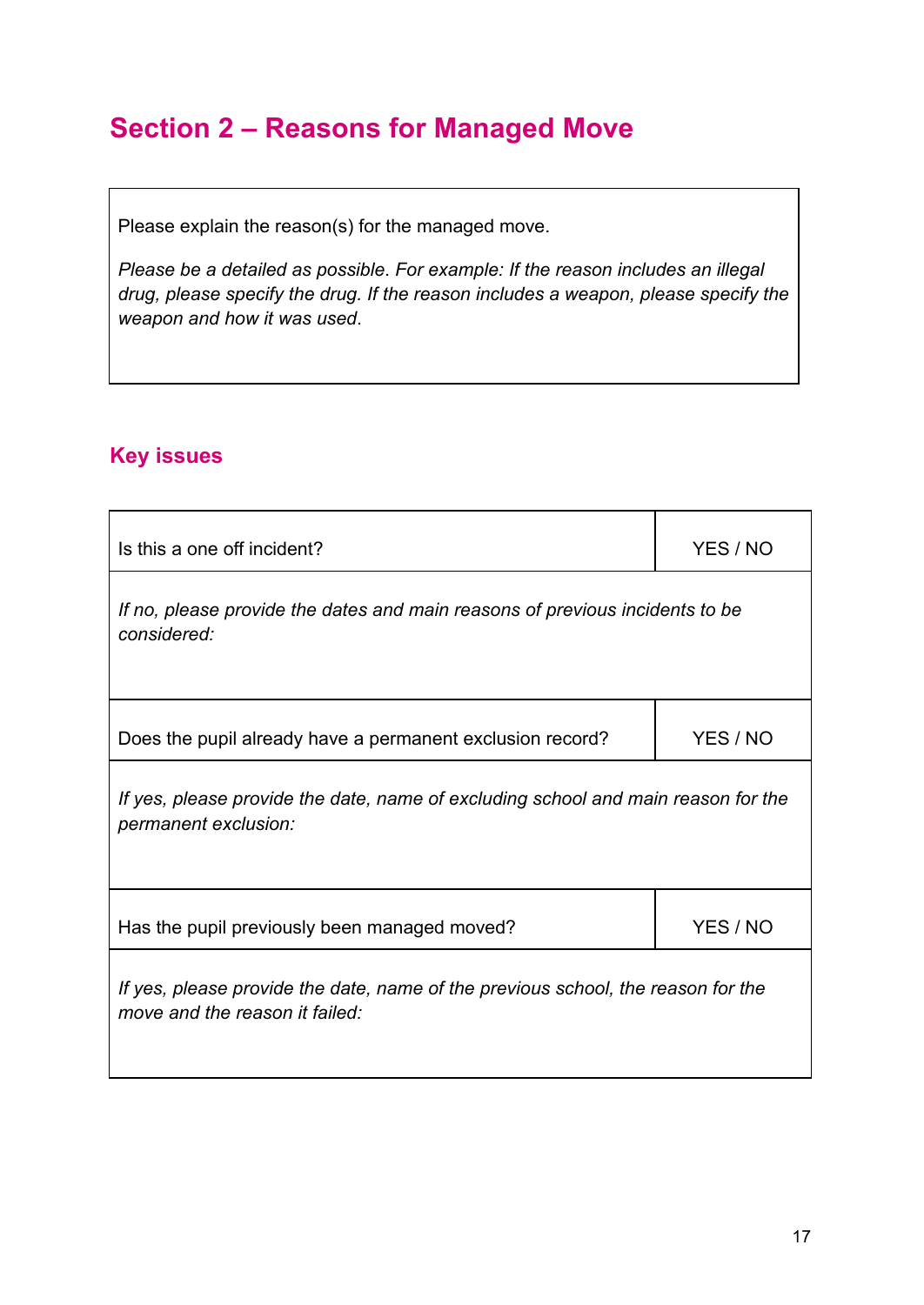| If the reason for the managed move was a criminal offence, was<br>the incident reported to the police?            | YES / NO |
|-------------------------------------------------------------------------------------------------------------------|----------|
| If so when, by whom, incident number and what the outcome<br>was e.g. arrested, verbal warning, no investigation: |          |

If the reason for the managed move was sexualised behaviour or if this is a concern, an AIM assessment must be completed. What are the outcomes on the relevant AIM checklist? *Please consult your Safeguarding Lead for guidance on completing the AIM checklist. It should only be completed by a trained member of staff.*

Please provide any other information that may clarify the managed move or aid professionals in suggesting an alternative school *e.g. gang post code issues*:

| How many internal exclusions has the pupil received   Total number:<br>since starting your school? |               |
|----------------------------------------------------------------------------------------------------|---------------|
| How many fixed term exclusions has the pupil<br>received since starting your school?               | Total number: |

Have other alternatives to managed move been used before for the pupil in response to a breach of your school's behaviour policy? *For example: restorative justice, mediation, detentions, behaviour report, directed placement to an alternative provision etc.*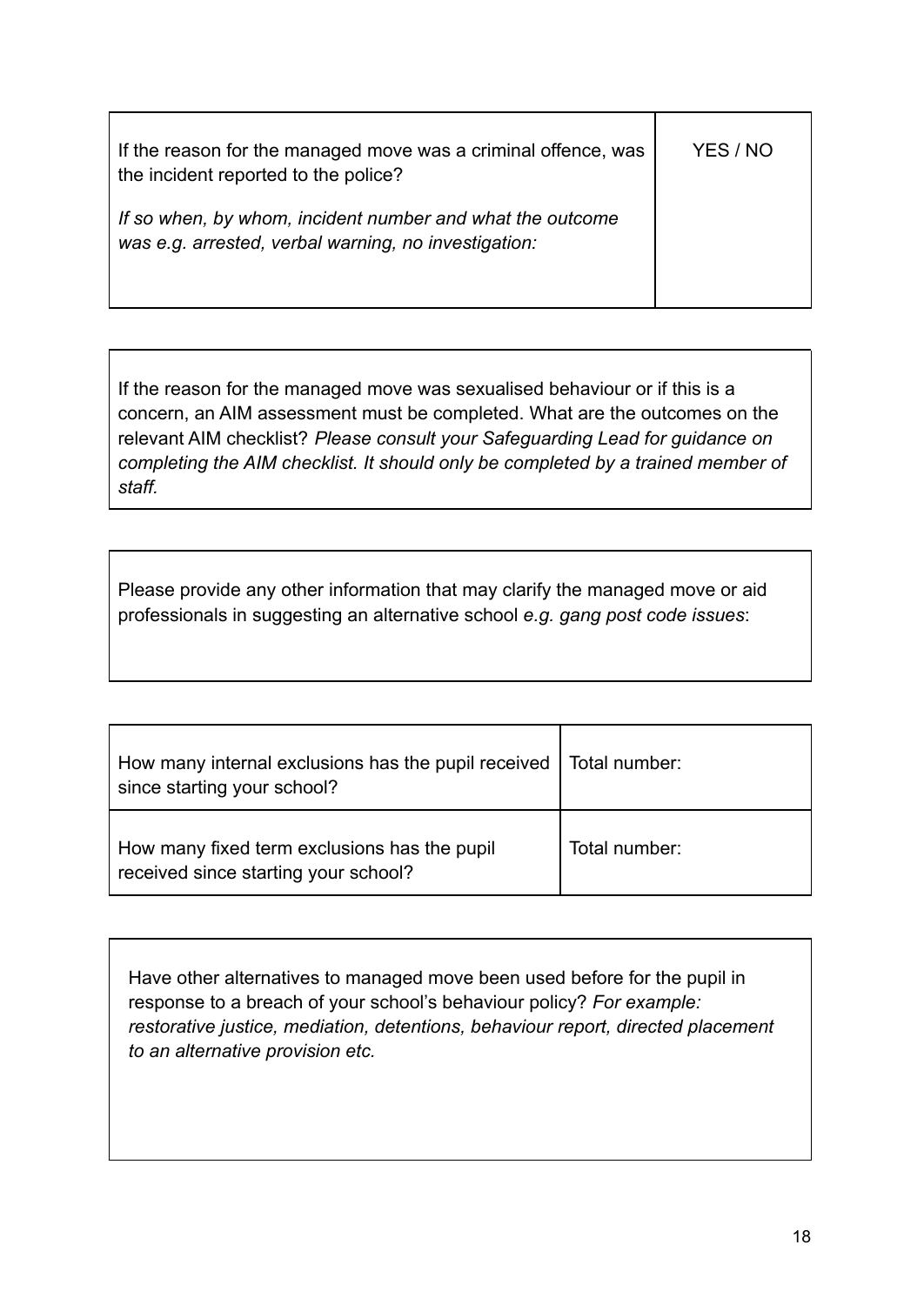### **Risk Assessment**

The following tables are designed to quantify the risk and operated like a times table grid, balancing the potential severity of an incident with the likelihood of it occurring. Mark on the table where the pupil would be at each different time of day.

Below is an example of the level of detail that should be included.

### *Example: During Lessons*

| <b>Risk</b>       |               | <b>Severity</b>  |                  |                  |  |
|-------------------|---------------|------------------|------------------|------------------|--|
|                   |               | Low              | <b>Medium</b>    | <b>High</b>      |  |
| <b>Likelihood</b> | Low           | Low $\boxtimes$  | Low $\square$    | Medium $\square$ |  |
|                   | <b>Medium</b> | Low $\square$    | Medium $\square$ | Medium $\square$ |  |
|                   | <b>High</b>   | Medium $\square$ | Medium $\square$ | High $\Box$      |  |

| $---EXAMPLE$ XAM<br>PI F | What is the risk? | If J is bored in lessons, his behaviour<br>deteriorates and can lash out and<br>distract those nearby |
|--------------------------|-------------------|-------------------------------------------------------------------------------------------------------|
|                          | Who is at risk?   | Pupils in the vicinity and any adult<br>that tries to intervene                                       |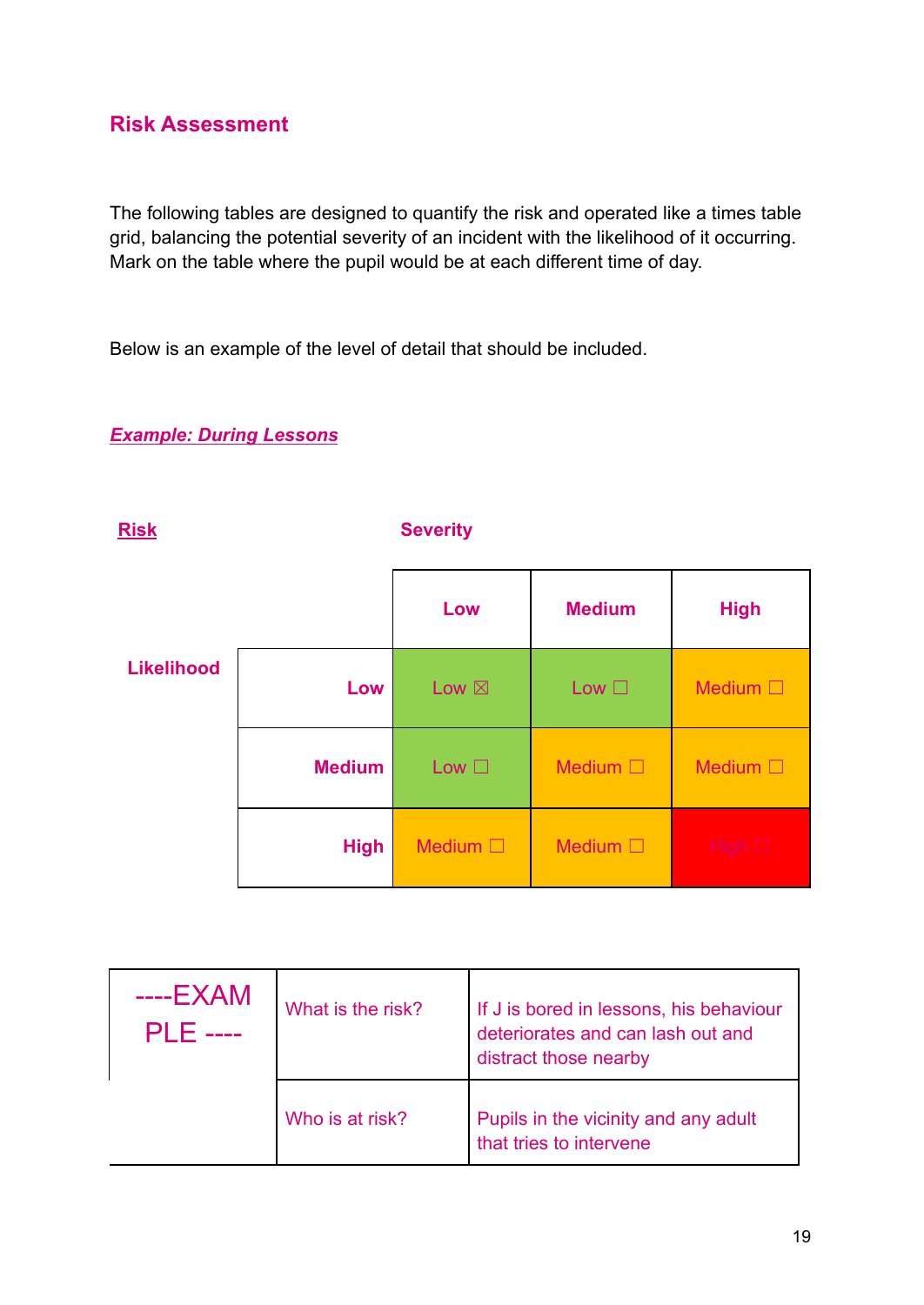| What reduces the<br>chances of this<br>happening or<br>de-escalates the<br>situation? | • Position J at the front of the<br>class<br>· Provide a stress ball when<br>needing to listen<br>· Provide differentiated resources<br>to support his speech and<br>language needs<br>$\cdot$ Adults to approach from the<br>side and speak in a calm, low<br>voice. |
|---------------------------------------------------------------------------------------|-----------------------------------------------------------------------------------------------------------------------------------------------------------------------------------------------------------------------------------------------------------------------|
|---------------------------------------------------------------------------------------|-----------------------------------------------------------------------------------------------------------------------------------------------------------------------------------------------------------------------------------------------------------------------|

### **During Lessons**



| What is the risk? |  |
|-------------------|--|
| Who is at risk?   |  |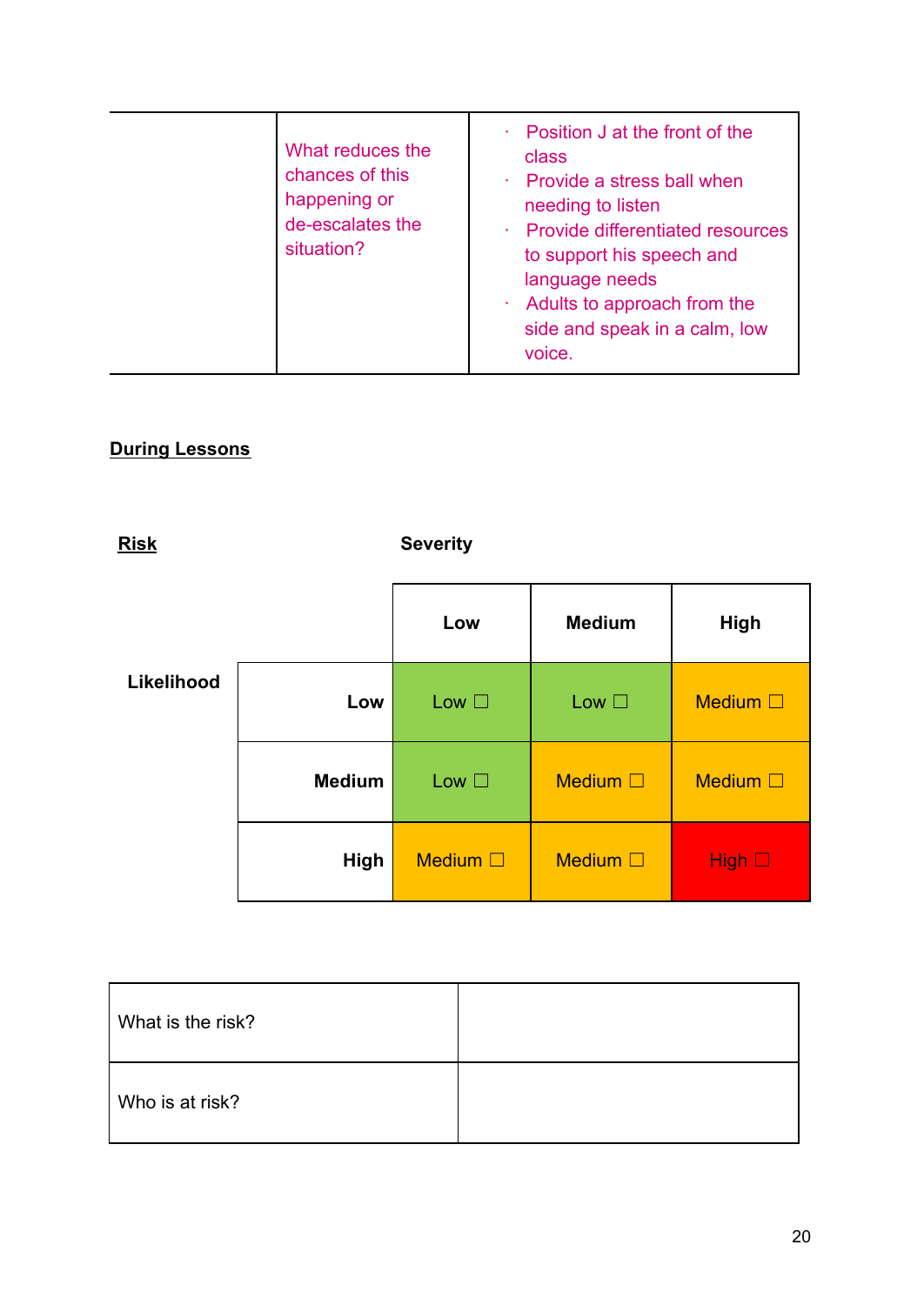| What reduces the chances of this            |  |
|---------------------------------------------|--|
| happening or de-escalates the<br>situation? |  |
|                                             |  |

### **Transition between Lessons**

| <b>Risk</b> |               | <b>Severity</b>  |                  |                  |
|-------------|---------------|------------------|------------------|------------------|
|             |               | Low              | <b>Medium</b>    | <b>High</b>      |
| Likelihood  | Low           | Low $\square$    | Low $\square$    | Medium $\square$ |
|             | <b>Medium</b> | Low $\square$    | Medium $\square$ | Medium $\square$ |
|             | High          | Medium $\square$ | Medium $\square$ | High $\Box$      |

| What is the risk?                                                               |  |
|---------------------------------------------------------------------------------|--|
| Who is at risk?                                                                 |  |
| What reduces the chances of this<br>happening or de-escalates the<br>situation? |  |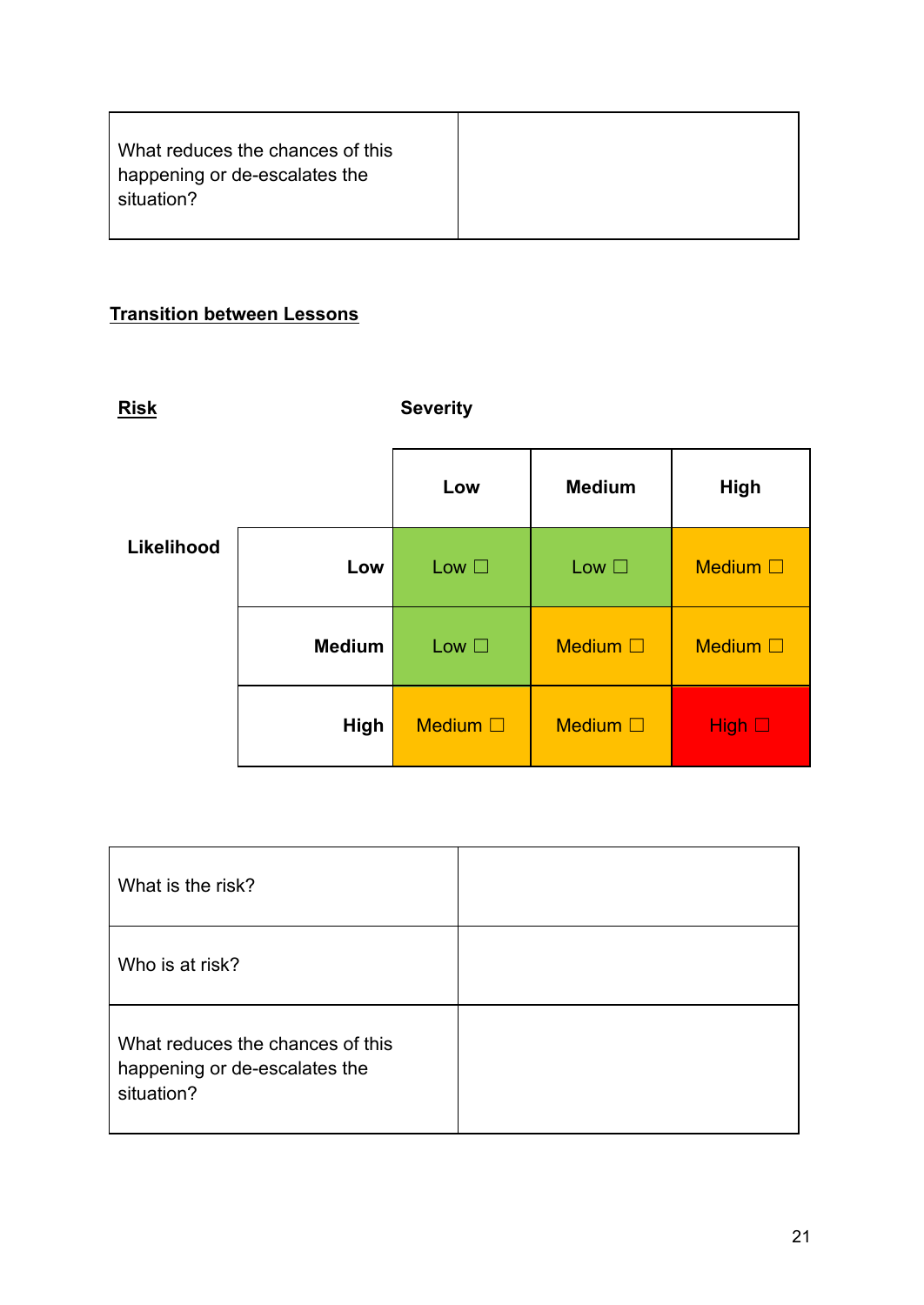### **Break, Lunch, Free Time**



What is the risk? Who is at risk? What reduces the chances of this happening or de-escalates the situation?

#### **Out of school (including travelling to and from school)**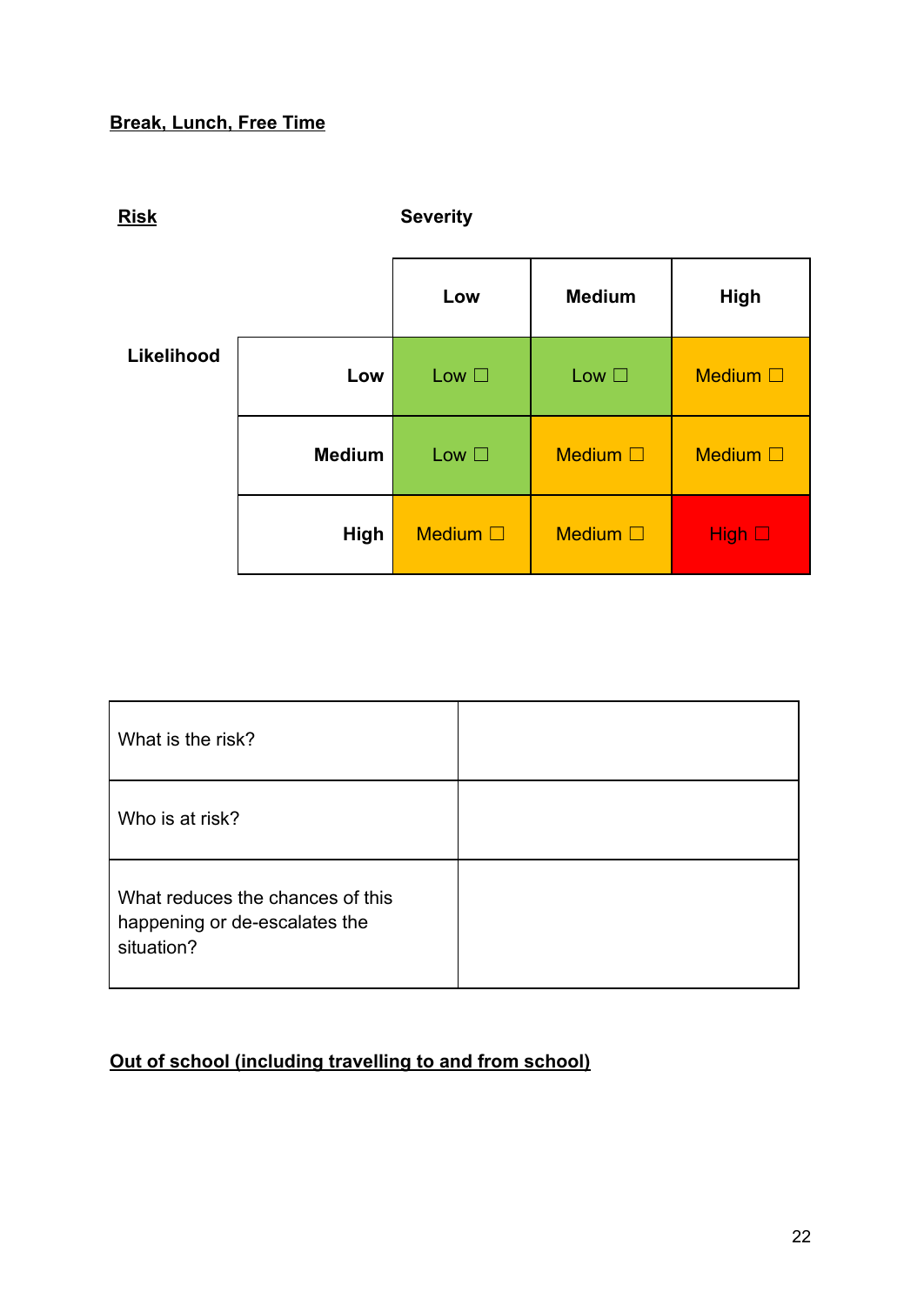| <b>Risk</b> |               | <b>Severity</b>  |                  |                  |
|-------------|---------------|------------------|------------------|------------------|
|             |               | Low              | <b>Medium</b>    | <b>High</b>      |
| Likelihood  | Low           | Low $\square$    | Low $\square$    | Medium $\square$ |
|             | <b>Medium</b> | Low $\square$    | Medium $\square$ | Medium $\square$ |
|             | High          | Medium $\square$ | Medium $\square$ | High $\square$   |

| What is the risk?                                                               |  |
|---------------------------------------------------------------------------------|--|
| Who is at risk?                                                                 |  |
| What reduces the chances of this<br>happening or de-escalates the<br>situation? |  |

### **Review of Risk Assessment**

What has been effective and have the risks changed?

Does the plan need changing?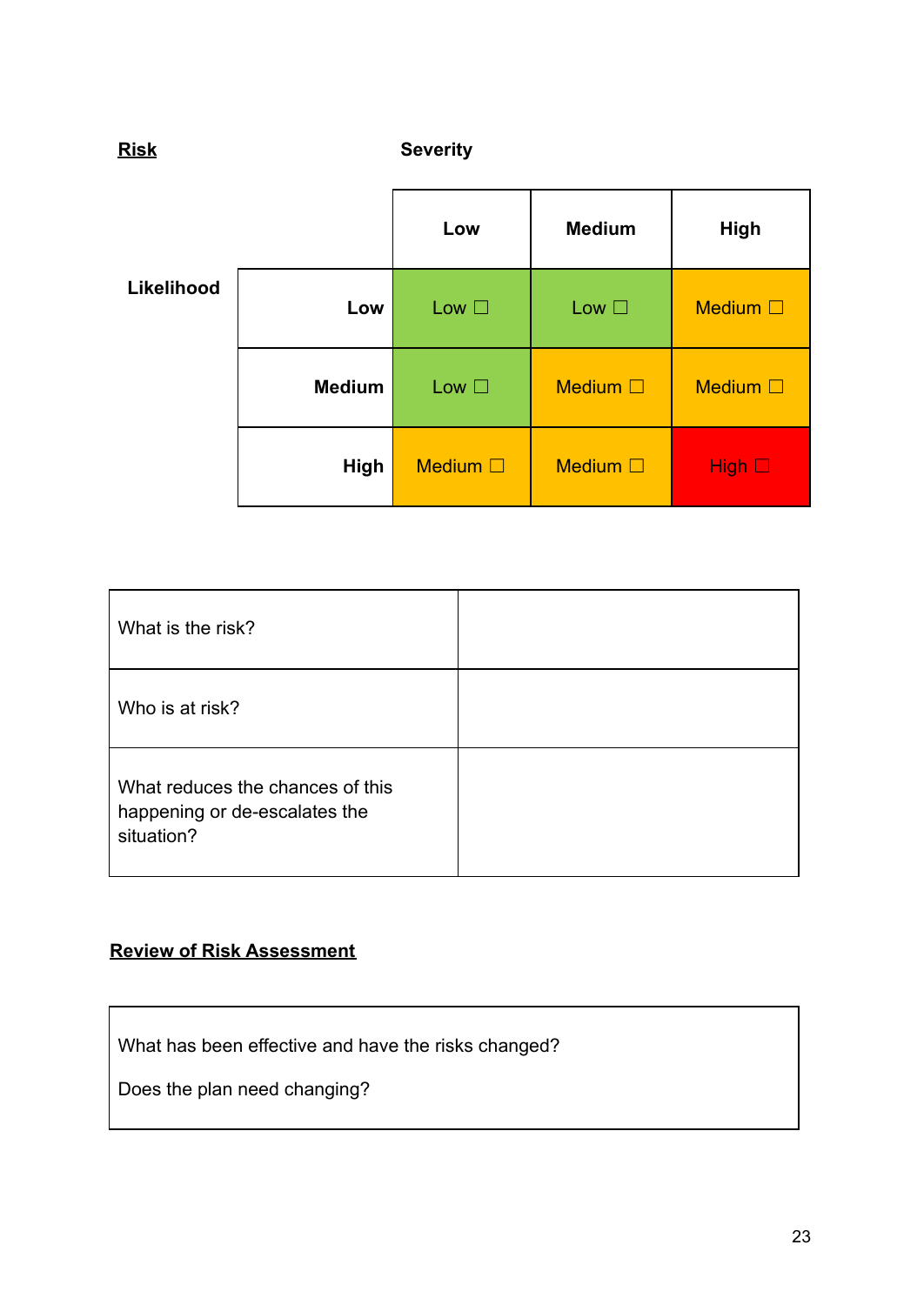### **Additional Information to be included with the Reporting Form**

Please indicate if included

| <b>Documents</b>                   | <b>Tick</b> |
|------------------------------------|-------------|
| Education Psychologist Report (EP) |             |
| <b>Last School Report</b>          |             |
| Details of Code of Practice (SEN)  |             |
| Attendance (Last Two Terms)        |             |
| Pastoral Support Plan (PSP)        |             |
| Individual Education Plan (IEP)    |             |
| <b>Behaviour Log Sheet</b>         |             |
| Other                              |             |

# **Section 3 – Parental Agreement for Managed Move**

### **No referral will be considered unless the form has been signed by the parents/carers and that they fully understand the process.**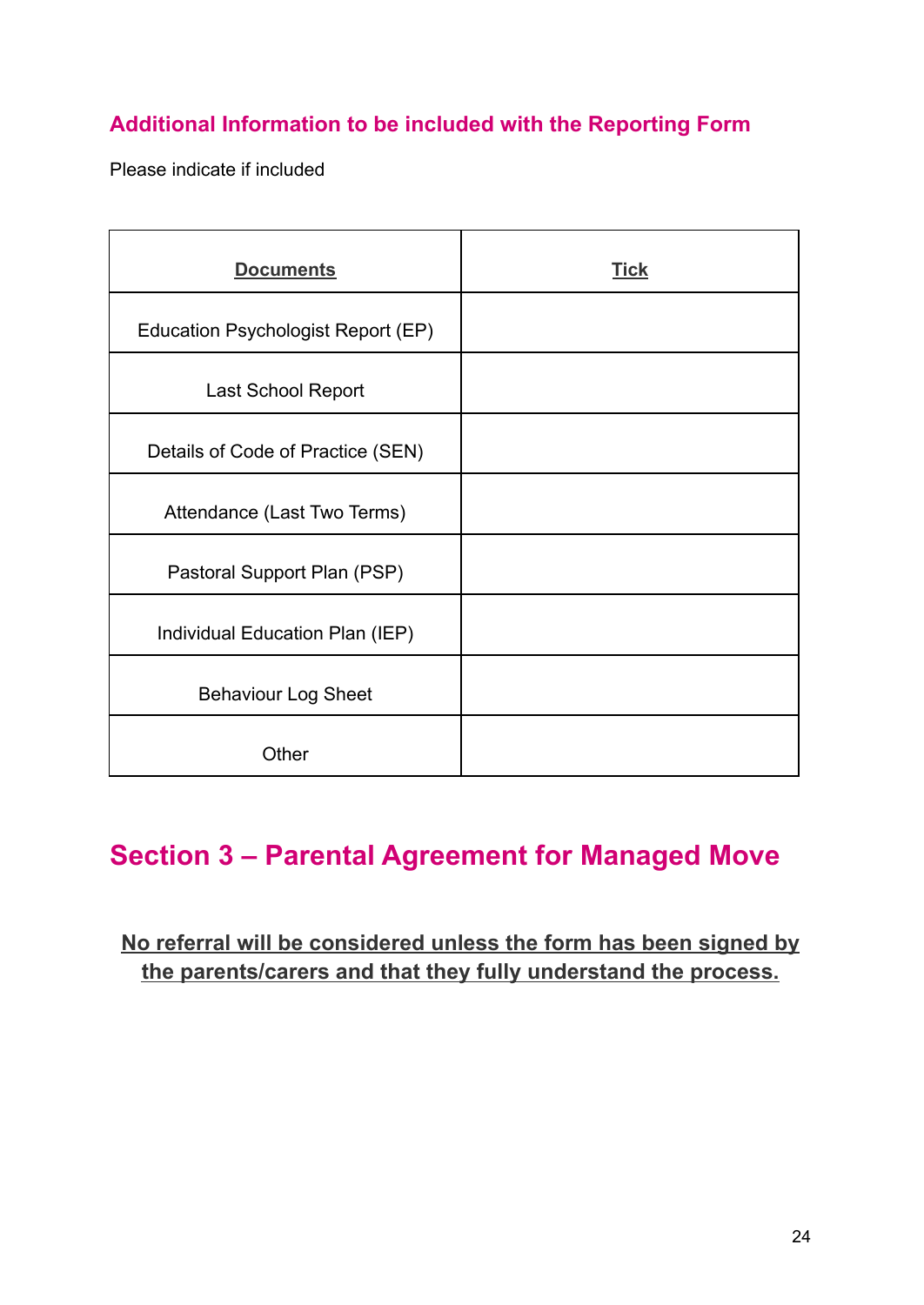Statement from parents/carers explaining their reasons for agreeing to a managed move:

**Parent / Carer Name:**

**Date:**

**Signature:**

# **Section 4 – Parental Preference**

**The school will need to contact the parents/carers to find out their preferred choices.**

| <b>School Preferences</b> | First name, surname and<br>date of birth of any<br>sibling already attending<br>the school | Reasons for Preferences<br>* (Optional) |
|---------------------------|--------------------------------------------------------------------------------------------|-----------------------------------------|
|                           |                                                                                            |                                         |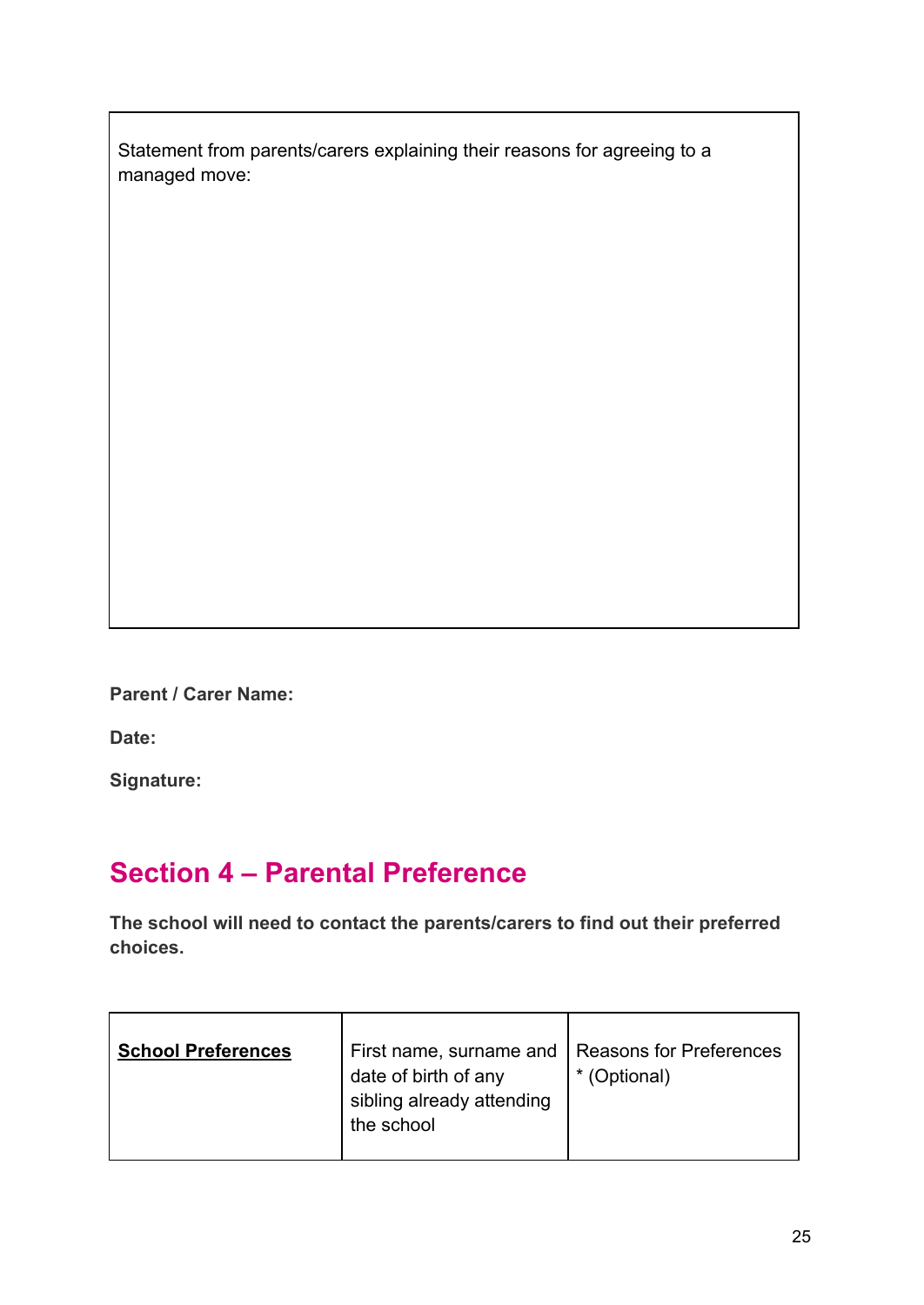| Preference 1        |  |
|---------------------|--|
|                     |  |
|                     |  |
| <b>Preference 2</b> |  |
|                     |  |
|                     |  |
| <b>Preference 3</b> |  |
|                     |  |
|                     |  |

\* Parents do not have to supply a reason but we would recommend they do so. These might include religious, philosophical or any other reasons.

Every effort will be made to take the parental preferences into account when making an approach to another school, however, there can be no guarantee that this will be the named school.

# **Section 5 – The Form**